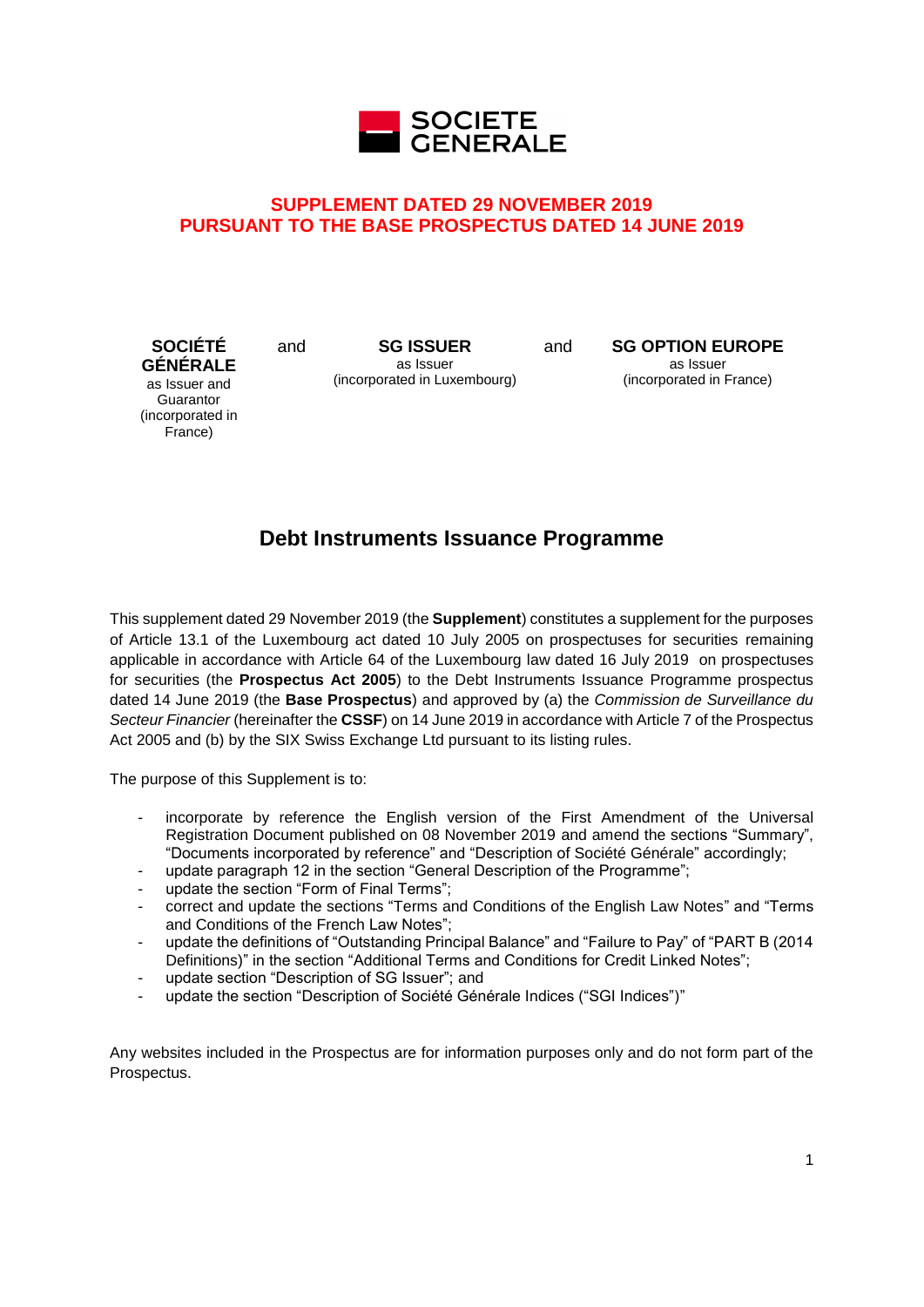The amendments included in this Supplement shall only apply to final terms, the date of which falls on or after the approval of this Supplement.

This Supplement completes, modifies and must be read in conjunction with the Base Prospectus, the first supplement dated 19 August 2019 and the second supplement dated 11 October 2019 (the "**Previous Supplements**").

Full information on the Issuers and the offer of any Notes is only available on the basis of the combination of the Base Prospectus, the Previous Supplements and this Supplement.

Unless otherwise defined in this Supplement, terms used herein shall be deemed to be defined as such for the purposes of the relevant Terms and Conditions of the Notes set forth in the Base Prospectus.

To the extent that there is any inconsistency between (i) any statement in this Supplement and (ii) any other statement in the Base Prospectus, the statements in (i) above will prevail.

In accordance with Article 13.2 of the Luxembourg Law, investors who have already agreed to purchase or subscribe for the securities before this Supplement is published have the right, exercisable within a time-limit of two business days after the publication of this Supplement (no later than 3 December 2019) to withdraw their acceptances.

# **I. SECTION "SUMMARY"**

*(i) Element B.12 "Selected historical key financial information regarding the issuer" on pages 9 and 10 is updated with the table relating to the selected historical key information of Société Générale deleted and replaced by the following table:* 

| <b>B.12</b> | <b>Selected</b><br>historical key<br>financial<br>information<br>regarding the<br><b>issuer</b> | [If the Issuer is Société Générale:                     |                                                     |                                                     |                                                 |                                       |
|-------------|-------------------------------------------------------------------------------------------------|---------------------------------------------------------|-----------------------------------------------------|-----------------------------------------------------|-------------------------------------------------|---------------------------------------|
|             |                                                                                                 |                                                         | <b>Nine</b><br><b>Months</b><br>2019<br>(unaudited) | <b>Nine</b><br><b>Months</b><br>2018<br>(unaudited) | Year<br>ended<br>31.12.2018<br>(2)<br>(audited) | Year ended<br>31.12.2017<br>(audited) |
|             |                                                                                                 | Results (in<br>millions of<br>euros)                    |                                                     |                                                     |                                                 |                                       |
|             |                                                                                                 | Net Banking<br>Income                                   | 18,458                                              | 19,278                                              | 25,205                                          | 23,954                                |
|             |                                                                                                 | Operating<br>income                                     | 4,327                                               | 5,163                                               | 6,269                                           | 4,767                                 |
|             |                                                                                                 | Underlying<br><b>Group Net</b><br>income <sup>(1)</sup> | 4,753                                               | 5,668                                               | 4,468                                           | 4,491                                 |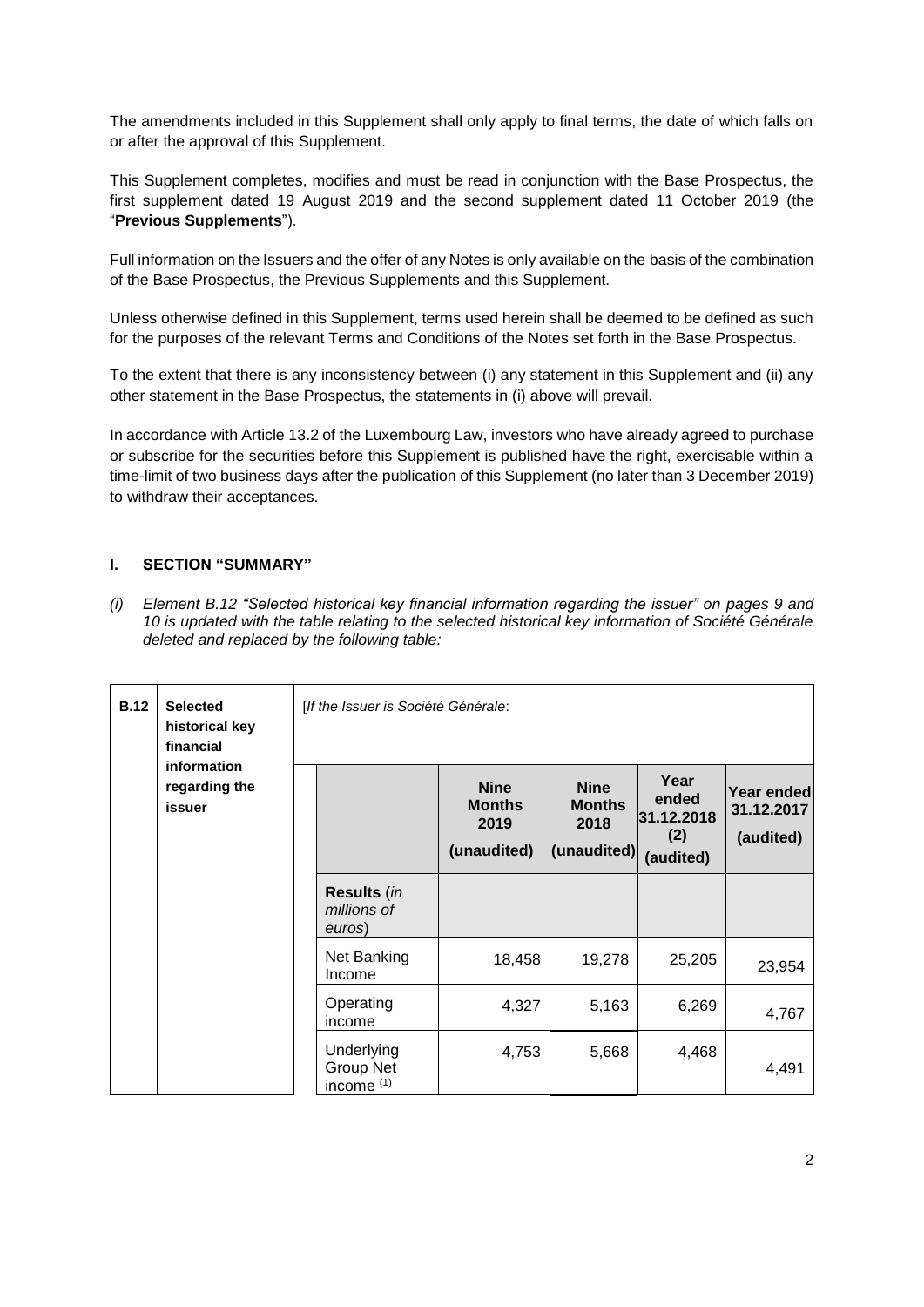|  |                            | Reported<br><b>Group Net</b><br>income                            | 2,594                      | 3,436                                | 3,864                           | 2,806     |
|--|----------------------------|-------------------------------------------------------------------|----------------------------|--------------------------------------|---------------------------------|-----------|
|  |                            | French retail<br>Banking                                          | 901                        | 955                                  | 1,237                           | 1,059     |
|  |                            | International<br><b>Retail Banking</b><br>& Financial<br>Services | 1,492                      | 1,502                                | 2,065                           | 1,939     |
|  |                            | Global<br>Banking and<br>Investor<br><b>Solutions</b>             | 667                        | 1,018                                | 1,197                           | 1,593     |
|  |                            | Corporate<br>Centre                                               | (466)                      | (39)                                 | (635)                           | (1,785)   |
|  |                            | Net cost of risk                                                  | (907)                      | (642)                                | (1,005)                         | (1, 349)  |
|  |                            | Underlying<br>ROTE ** (1)                                         | 8.1%                       | 11.0%                                | 9.7%                            | 9.6%      |
|  |                            | Tier 1 Ratio **                                                   | 15.2%                      | 13.7%                                | 13.7%                           | 13.8%     |
|  |                            | <b>Cash flow</b><br>statements (in<br>millions of<br>euros)       |                            |                                      |                                 |           |
|  | Net inflow<br>(outflow) in |                                                                   |                            | (17, 617)                            |                                 |           |
|  |                            | cash and cash<br>equivalent                                       |                            |                                      |                                 | 18,023    |
|  |                            |                                                                   | <b>Nine Months</b><br>2019 | <b>Nine</b><br><b>Months</b><br>2018 | Year ended<br>31.12.2018<br>(2) | 1/01/2018 |
|  |                            |                                                                   | (unaudited)                | (unaudited)                          | (audited)                       | (audited) |
|  |                            | <b>Activity</b> (in<br>billions of<br>euros)                      |                            |                                      |                                 |           |
|  |                            | Total assets<br>and liabilities                                   | 1,411.1                    | 1,303.9                              | 1,309.4                         | 1,274.2   |
|  |                            | Customer<br>loans at<br>amortised<br>costs                        | 445.0                      | 433.9                                | 447.2                           | 417.4     |
|  |                            | Customer<br>deposits                                              | 415.1                      | 411.4                                | 416.8                           | 410.6     |
|  |                            | Equity (in<br>billions of<br>euros)                               |                            |                                      |                                 |           |
|  |                            | Shareholders'<br>equity, Group<br>Share<br>Non-controlling        | 63.7                       | 61.4                                 | 61.0                            | 58.4      |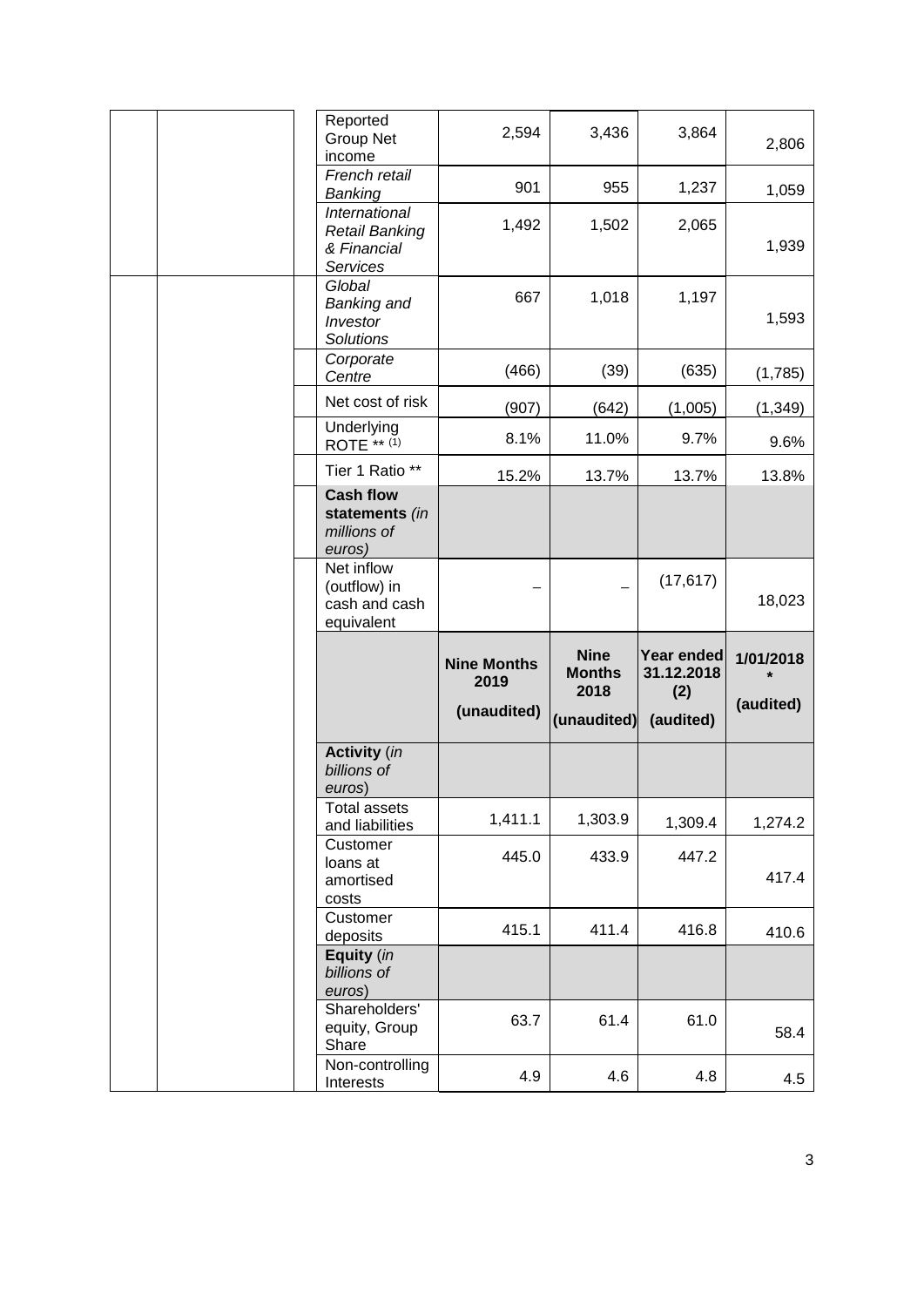| * The consolidated balance sheet totaled EUR 1,309 billion at December 31st,<br>2018 (EUR 1,274 billion at January 1st, 2018, EUR 1,275 billion at December<br>31st, 2017). Balances at January 1st, 2018 after first time application of IFRS<br>9 except for subsidiaries in the insurance sector (unaudited).<br>** These financial ratios are neither audited nor subjected to a limited<br>review. |
|---------------------------------------------------------------------------------------------------------------------------------------------------------------------------------------------------------------------------------------------------------------------------------------------------------------------------------------------------------------------------------------------------------|
|                                                                                                                                                                                                                                                                                                                                                                                                         |
| (1) Adjusted for exceptional items and linearisation of IFRIC 21.                                                                                                                                                                                                                                                                                                                                       |
| (2) The presentation of the Group's consolidated income statement is modified<br>as from 2018 following the transition to IFRS 9:<br>income and expenses from insurance activities are grouped on a specific<br>line item within the "Net banking income";<br>the line item "Cost of risk" is now exclusively dedicated to credit risk                                                                  |

*(ii) Element B.12 "Selected historical key financial information regarding the issuer" on page 11 is updated with the sub-paragraph "Significant changes in the issuer's financial or trading position subsequent to the period covered by the historical financial information" shall be deleted and replaced as follows:* 

# **II. SECTION "DOCUMENTS INCORPORATED BY REFERENCE"**

*(i) Paragraph 1.1.4 "2019 Universal Registration Document" on page 110 is amended with the words added in red and words deleted in green as follows:*

## **"1.1.4 2019 Universal Registration Document**

The expression "**2019 Universal Registration Document**" means the English version of the *Document d'enregistrement universel 2019* of Société Générale, the French version of which was filed with the AMF on 05 August 2019 under no. D.19-0738, except for (i) the cover page containing the AMF textbox, (ii) the statement of the person responsible for the update to the universal registration document and the semiannual financial report made by Mr. Frédéric Oudéa, Chief Executive Officer of Société Générale, page 171 and (iii) the cross reference tables, pages 3 to 5 and 173 to 175.

The cross reference table in relation to the 2019 Universal Registration Document appears in the paragraph 2.1.4 below."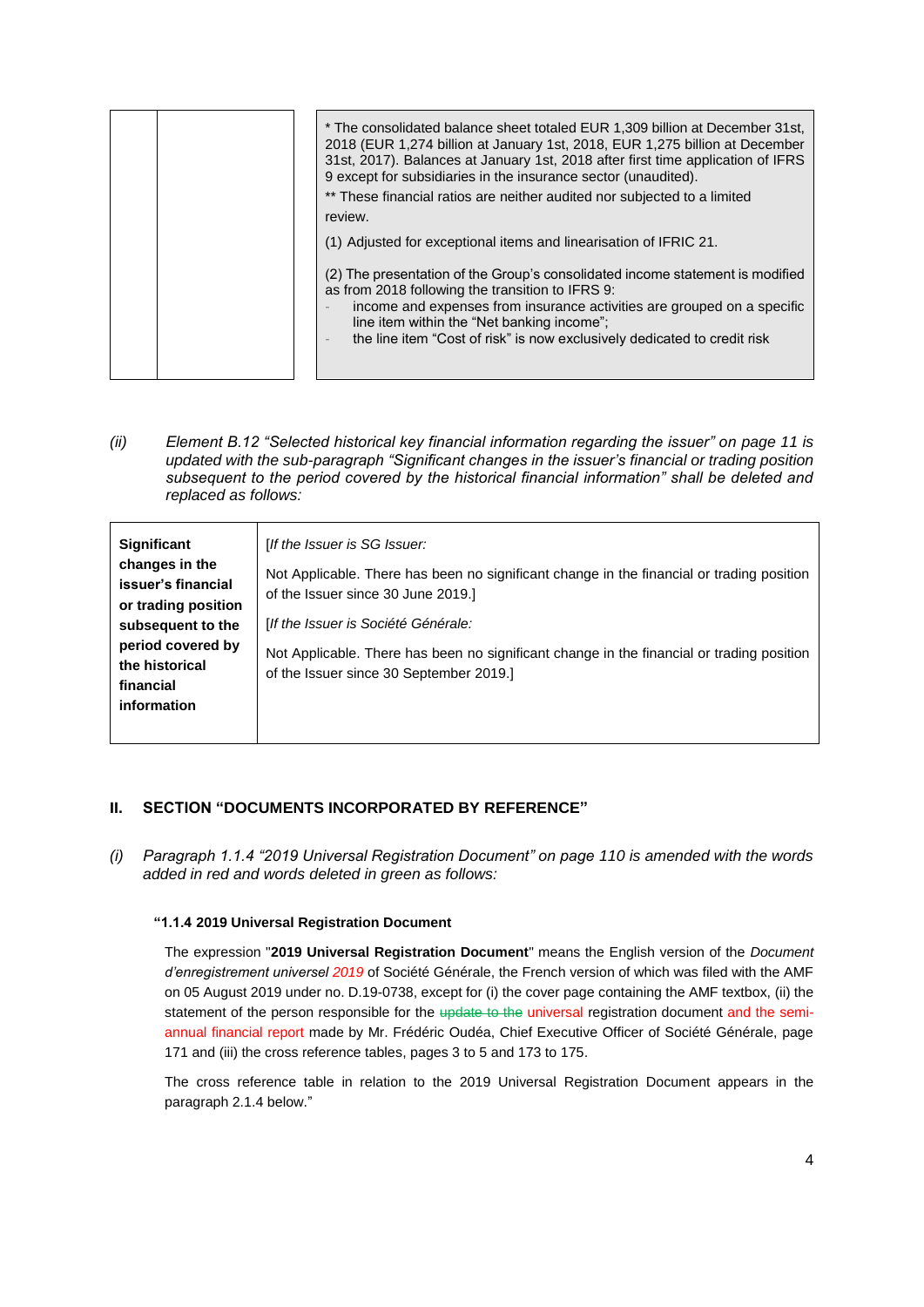*(ii) Paragraph 1.1.5 "First Amendment to the 2019 Universal Registration Document" on page 110 is added as follows:*

## **"1.1.5 First Amendment to the 2019 Universal Registration Document**

The expression "**First Amendment to the 2019 Universal Registration Document**" means the English version of the *Premier Amendement au Document d'enregistrement universel* 2019 of Société Générale, the French version of which was submitted to the AMF on 08 November 2019 under no. D.19-0738-A01, except for (i) the cover page containing the AMF textbox, (ii) the statement of the person responsible for the first amendment to the universal registration document made by Mr. Frédéric Oudéa, Chief Executive Officer of Société Générale, on page 34 and (iii) the cross-reference table, on pages 36 to 38.

The cross reference table in relation to the First Amendment to the 2019 Universal Registration Document appears in the paragraph 2.1.5 below."

*(iii) Paragraph 2.1.5 "First Amendment to the 2019 Universal Registration Document" is added on page 115 as follows:*

| <b>Regulation EC 809/2004 of 29 April 2004</b>                                                                                 | <b>First Amendment to the</b><br>2019 Universal<br><b>Registration Document</b> |
|--------------------------------------------------------------------------------------------------------------------------------|---------------------------------------------------------------------------------|
| <b>BUSINESS OVERVIEW</b>                                                                                                       |                                                                                 |
| <b>Principal activities</b>                                                                                                    | $4 - 14$                                                                        |
| <b>TREND INFORMATION</b>                                                                                                       | 27                                                                              |
| FINANCIAL INFORMATION CONCERNING THE ASSETS AND LIABILITIES,<br><b>FINANCIAL POSITION AND PROFITS AND LOSSES OF THE ISSUER</b> |                                                                                 |
| Interim financial information                                                                                                  | 4-33                                                                            |
| Legal and arbitration proceedings                                                                                              | $31 - 33$                                                                       |
| Significant changes in the Issuer's financial position                                                                         | 27                                                                              |
| <b>MATERIAL CONTRACTS</b>                                                                                                      | 27                                                                              |

#### *" 2.1.5 First Amendment to the 2019 Universal Registration Document*

"The information incorporated by reference that is not included in the cross-reference list, is considered as additional information and is not required by the relevant schedules of the Regulation (EC) 809/2004**."**

**III. SECTION "GENERAL DESCRIPTION OF THE PROGRAMME"**

*Subparagraph "SGI Index Linked Notes" under paragraph 12 "Type of Structured Notes" is modified on page 102 with provision added in red and word deleted in green as follows:*

## **"SGI Index Linked Notes**

"

Payments of principal and/or of interest at maturity or otherwise in respect of SGI Index Linked Notes will be calculated by reference to one or more Société Générale Indices as the relevant Issuer and the relevant Dealer(s) may agree and as indicated in the applicable Final Terms.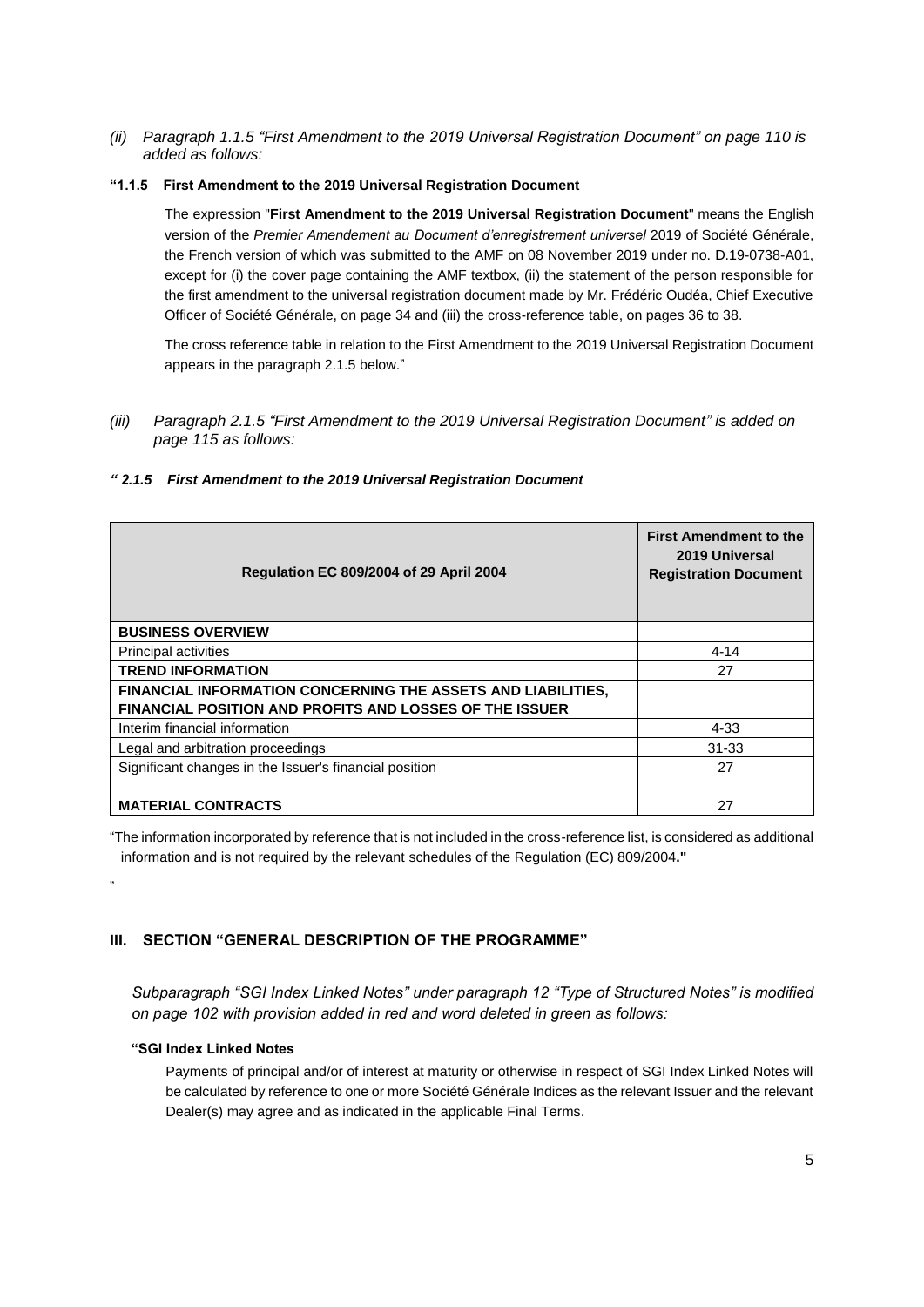SGI Index Linked Notes may be subject to early redemption or adjustment as more fully described in the Additional Terms and Conditions for SGI Index Linked Notes.

SGI Index Linked Notes are linked to the performance of an index that is composed by the Issuer or any other legal entity belonging to the Société Générale group (an **SGI Index**).

In respect of the description of the SGI Index, this Base Prospectus contains, in accordance with Commission Regulation (EC) 809/2004 as amended, an index description including the essential characteristics to enable an investor to fully understand the index and its dynamics and make an informed assessment.

The index description of the SGI The Best Select Fund EUR Index, SG Rise of the Robots V9 Index and, Multi Asset 85% Max Daily NAV Index (EUR – Total Return) and Global Rotation Funds EUR Index (EUR – Excess Return) is contained in section "Description of SGI Indices" of this Base Prospectus.

It should be noted that additional SGI Indices may be used as underlyings following the publication of a supplement in accordance with the provisions of article 16 of the Prospectus Directive, containing an index description of such additional Indices."

## **IV. SECTION "FORM OF FINAL TERMS"**

*(i) Paragraph 13 "Benchmark Regulation" of PART B "Other Information" is modified on page 180 to add the following provisions and table as follows:*

"[Amounts payable under the Notes will be calculated by reference to the relevant Benchmark which is provided by the relevant Administrator, as specified in the table below.

As at the date of these Final Terms, the relevant Administrator appears/ does not appear, as the case may be, on the register of administrators and benchmarks established and maintained by the European Securities and Markets Authority pursuant to Article 36 of the Benchmark Regulation (Regulation (EU) 2016/1011) (the **Benchmark Regulation**), as specified in the table below.

If "Does not appear and exempted" is specified in the table below, it means that the relevant Administrator does not fall within the scope of the Benchmark Regulation by virtue of Article 2 of that regulation.

If "Does not appear and non-exempted" is specified in the table below, it means that, as far as the Issuer is aware, the transitional provisions in Article 51 of the Benchmark Regulation apply, such that the relevant Administrator is not currently required to obtain authorisation or registration.

[*For the following table, add as many lines as necessary]*

| <b>Benchmark</b>               | Administrator                      | <b>Register</b>                         |
|--------------------------------|------------------------------------|-----------------------------------------|
| [Insert the name of Benchmark] | [Insert the name of Administrator] | [Appears]                               |
|                                |                                    | [Does not appear and exempted]          |
|                                |                                    | [Does not appear and non-<br>exempted]] |

"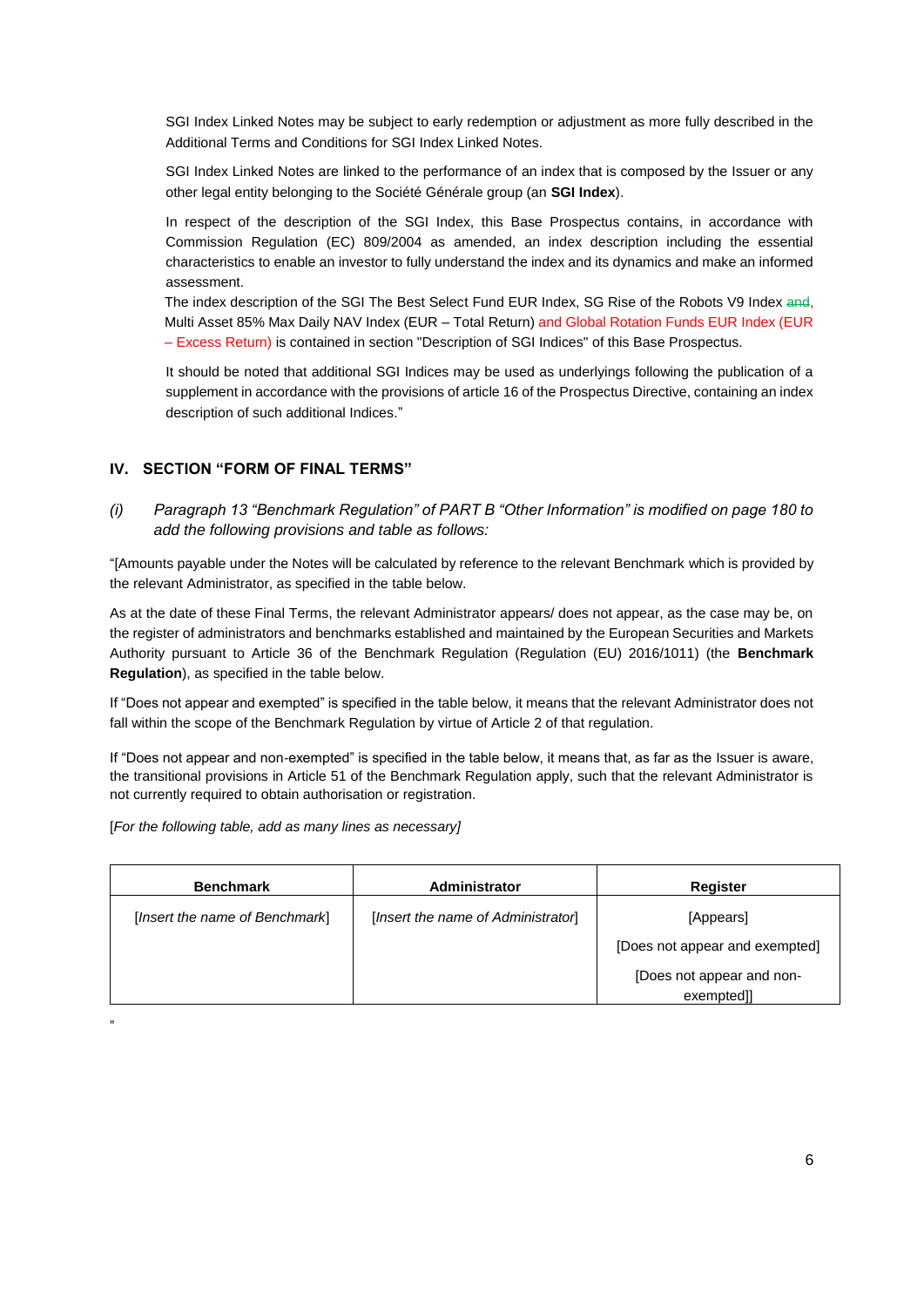*(ii) The "Annex for Credit Linked Notes", in the table relating to "Credit Events and related options", is modified on page 182 with "Credit Deterioration Requirement" and "Fallback Discounting" added in red as follows: "*

| <b>Credit Events and related options</b>                                                                    | [Insert Transaction Type]                                                                                      |
|-------------------------------------------------------------------------------------------------------------|----------------------------------------------------------------------------------------------------------------|
| Bankruptcy                                                                                                  | [X]                                                                                                            |
| Failure to Pay                                                                                              | [X]                                                                                                            |
| <b>Grace Period Extension</b>                                                                               | [X]                                                                                                            |
| Notice of Publicly Available Information                                                                    | [X]                                                                                                            |
| <b>Payment Requirement</b>                                                                                  | [[X] (USD 1,000,000)][X] ([•]])                                                                                |
| <b>Obligation Default</b>                                                                                   | [X]                                                                                                            |
| <b>Obligation Acceleration</b>                                                                              | [X]                                                                                                            |
| Repudiation/Moratorium                                                                                      | [X]                                                                                                            |
| Restructuring                                                                                               | [X]                                                                                                            |
| [Restructuring Maturity Limitation and Fully Transferable Obligation]<br>[Mod R]                            | [X]                                                                                                            |
| [Modified Restructuring Maturity Limitation and Conditionally<br>Transferable Obligation] [Mod Mod R]       | [X]                                                                                                            |
| Multiple Holder Obligation                                                                                  | [X]                                                                                                            |
| <b>Default Requirement</b>                                                                                  | [[X] (USD 10,000,000)][X] ([•])]                                                                               |
| All Guarantees                                                                                              | [X]                                                                                                            |
| [Governmental Intervention]                                                                                 | [X]                                                                                                            |
| [Financial Reference Entity Terms]                                                                          | [X]                                                                                                            |
| [Subordinated European Insurance Terms]                                                                     | [X]                                                                                                            |
| [2014 Coco Supplement]                                                                                      | [X]                                                                                                            |
| [No Asset Package Delivery]                                                                                 | [X]                                                                                                            |
| [Senior Non-Preferred Supplement]                                                                           | [X]                                                                                                            |
| [Credit Deterioration Requirement]                                                                          | [X]                                                                                                            |
| <b>[Fallback Discounting]</b>                                                                               | [X]                                                                                                            |
| [Business Days (for the purposes of the Additional Terms and<br><b>Conditions for Credit Linked Notes)]</b> | [Specify for the purposes of Condition 2 of<br>the Additional Terms and Conditions for<br>Credit Linked Notes] |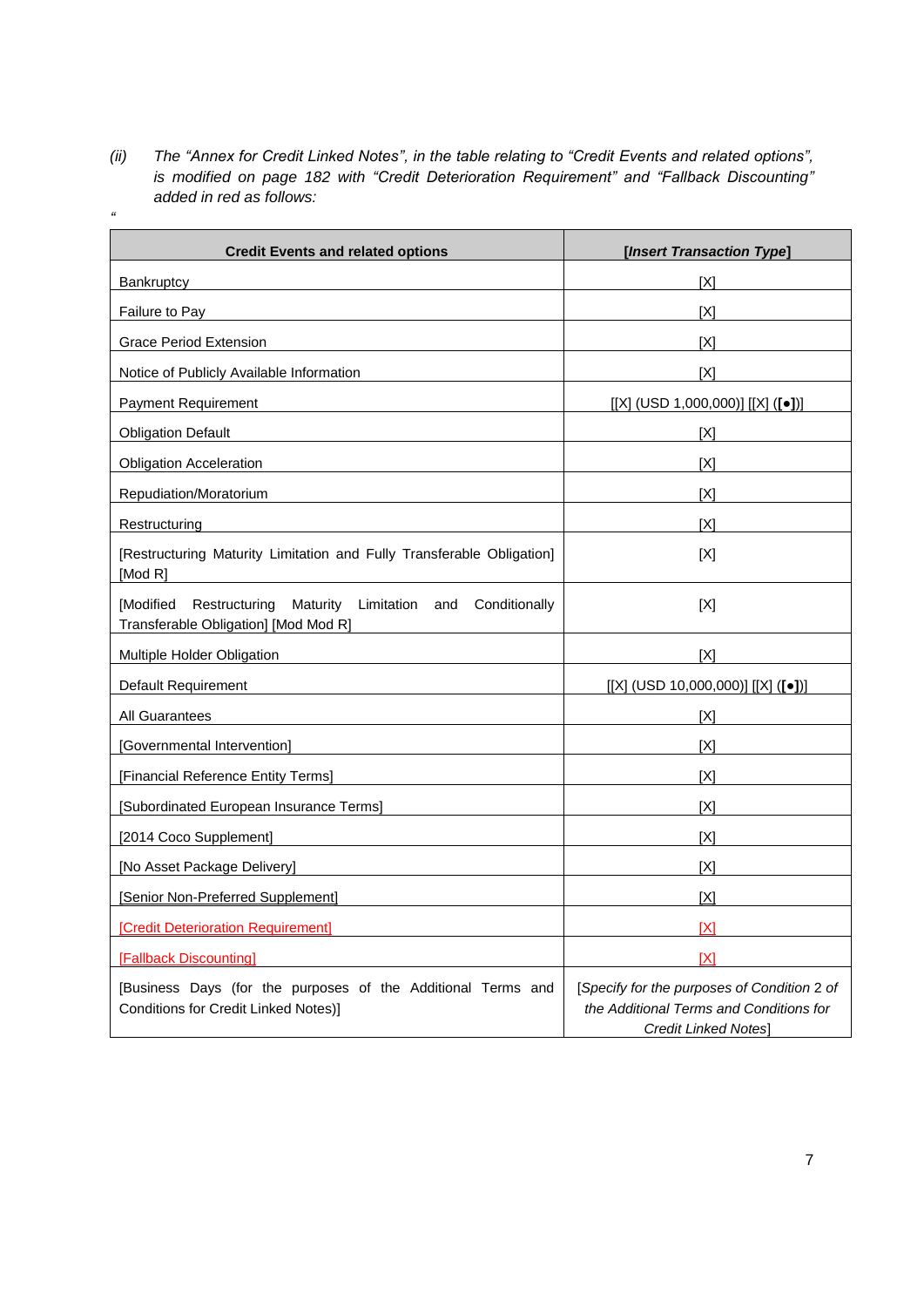# **V. SECTION "TERMS AND CONDITIONS OF THE ENGLISH LAW NOTES"**

*Condition 22 "Acknowledgement of bail-in and write-down or conversion powers" is modified on pages 260 and 261 with provisions added in red and provisions deleted in green as follows :* 

## *"22. "***ACKNOWLEDGEMENT OF BAIL-IN AND WRITE-DOWN OR CONVERSION POWERS**

# **22.1 Acknowledgement of bail-in and write-down or conversion powers on the relevant Issuer's Liabilities and of the write-down and conversion of Notes of SG Issuer following the bail-in and write-down and conversion of some Société Générale's Liabilities**

By the acquisition of Notes, each Noteholder (which, for the purposes of this Condition 22.1, includes any current or future holder of a beneficial interest in the Notes) acknowledges, accepts, consents and agrees:

- (1) to be bound by the effect of the exercise of the Bail-in Power (as defined below) by the Relevant Resolution Authority (as defined below) on the relevant Issuer's liabilities under the Notes, which may include and result in any of the following, or some combination thereof:
	- (i) the reduction of all, or a portion, of the Amounts Due (as defined below), on a permanent basis;
	- (ii) the conversion of all, or a portion, of the Amounts Due into shares, other securities or other obligations of the relevant Issuer or the Guarantor or another person (and the issue to the Noteholder of such shares, securities or obligations), including by means of an amendment, modification or variation of the terms of the Notes, in which case the Noteholder agrees to accept in lieu of its rights under the Notes any such shares, other securities or other obligations of the relevant Issuer or the Guarantor or another person;
	- (iii) the cancellation of the Notes; and/or
	- (iv) the amendment or alteration of the maturity of the Notes or amendment of the amount of interest payable on the Notes, or the date on which the interest becomes payable, including by suspending payment for a temporary period; and

that terms of the Notes are subject to, and may be varied, if necessary, to give effect to the exercise of the Bail-in Power by the Relevant Resolution Authority or the Regulator.

#### (the "**Statutory Bail-in**")

and

and

- (2) in respect of Notes issued by SG Issuer, if the Relevant Resolution Authority (as defined below) exercises its Bail-in Power (as defined below) on liabilities of Société Générale, pursuant to Article L 613-30-3-I-3 of the French Monetary and Financial Code (the **M&F Code**):
	- (A) ranking:
		- (i) junior to liabilities of Société Générale benefitting from statutorily preferred exceptions pursuant to Article L 613-30-3-I 1°and 2 of the M&F Code;

*"*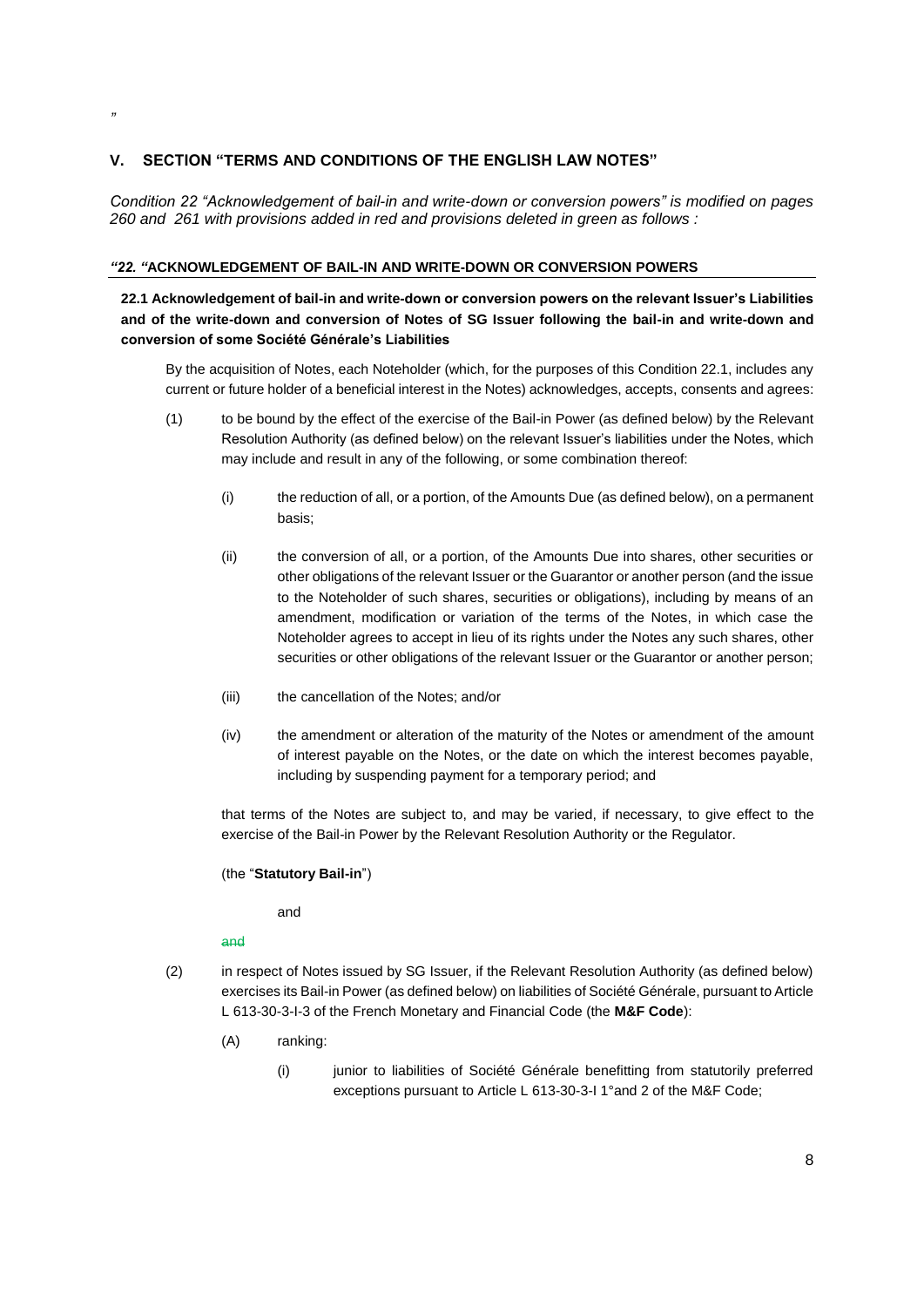- (ii) *pari passu* with liabilities of Société Générale as defined in Article L.613-30-3- I-3 of the M&F Code; and
- (iii) senior to liabilities of Société Générale as defined in Article L.613-30-3-I-4 of the M&F Code; and
- (B) which are not *titres non structurés* as defined under Article R.613-28 of the M&F Code, and
- (C) which are not or are no longer eligible to be taken into account for the purposes of the MREL (as defined below) ratio of Société Générale

and such exercise of the Bail-in Power results in the write-down or cancellation of all, or a portion of, the principal amount of, or the outstanding amount payable in respect of, and/or interest on, such liabilities, and/or the conversion of all, or a portion, of the principal amount of, or the outstanding amount payable in respect of, or interest on, such liabilities into shares or other securities or other obligations of Société Générale or another person, including by means of variation to their terms and conditions in order to give effect to such exercise of Bail-in Power, to be bound by the limitation of then SG Issuer's obligations to the Noteholders under the Notes (other than Secured Notes) will be limited to (i) payment of the amounts of principal and/or interest as reduced or cancelled that would be recoverable by the Noteholders and/or (ii) the delivery or the payment of value of the shares or other securities or other obligations of Société Générale or another person that would be paid or delivered to the Noteholders as if, in either case, the Notes had been directly issued by Société Générale itself, and as if any Amount Due under the Notes had accordingly been directly subject to the exercise of the Bail-in Power (the "**Contractual Bailin**").

#### For the purpose of this Condition 22:

Amounts Due means the prevailing outstanding amount of the Notes issued by the relevant Issuer, and any accrued and unpaid interest on such Notes that has not been previously cancelled or otherwise is no longer due.

Bail-in Power means any statutory cancellation, write-down and/or conversion power existing from time to time under any laws, regulations, rules or requirements relating to the resolution of banks, banking group companies, credit institutions and/or investment firms, including but not limited to any such laws, regulations, rules or requirements that are implemented, adopted or enacted within the context of a European Union directive or regulation of the European Parliament and of the Council establishing a framework for the recovery and resolution of credit institutions and investment firms, or any other applicable laws or regulations, as amended, or otherwise, pursuant to which obligations of a bank, banking group company, credit institution or investment firm or any of its affiliates can be reduced, cancelled and/or converted into shares or other securities or obligations of the obligor or any other person.

MREL means the Minimum Requirement for own funds and Eligible Liabilities as defined in Directive 2014/59/EU of the European Parliament and of the Council of 15 May 2014 establishing a framework for the recovery and resolution of credit institutions and investment firms (as amended from time to time).

Relevant Resolution Authority means any authority with the ability to exercise the Bail-in Power on Société Générale or SG Issuer as the case may be.

#### **22.23 Consequences of the Statutory Bail-in and Contractual Bail-in.**

No repayment or payment of the Amounts Due will become due and payable or be paid after the exercise of the Statutory Bail-in with respect to the relevant Issuer or the Guarantor unless, at the time such repayment or payment, respectively, is scheduled to become due, such repayment or payment would be permitted to be made by the relevant Issuer or the Guarantor under the applicable laws and regulations in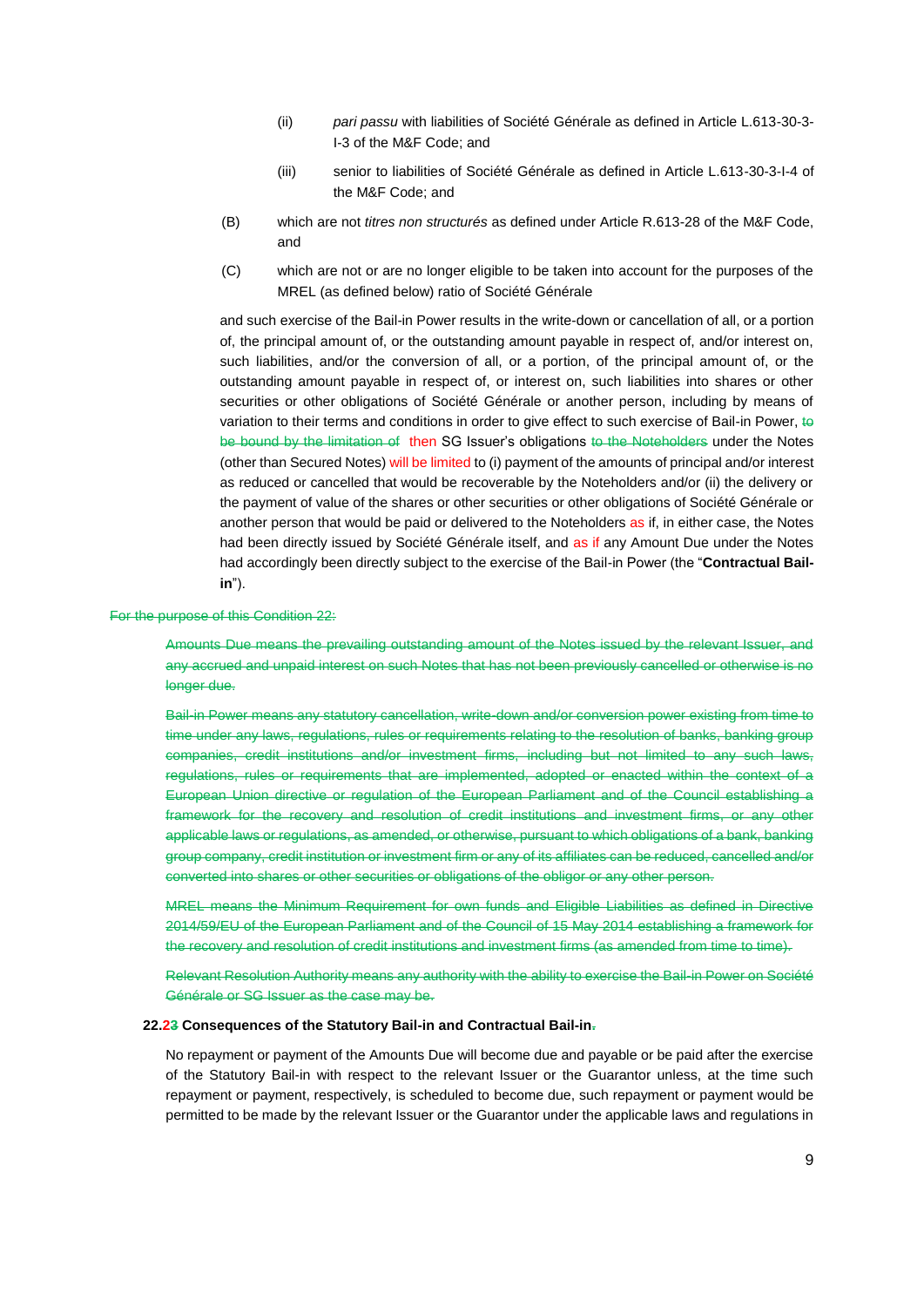effect in France or Luxembourg and the European Union applicable to the relevant Issuer or the Guarantor or other members of its group.

No repayment or payment of the Amounts Due will become due and payable or be paid under the Notes issued by SG Issuer after implementation of the Contractual Bail-in.

Upon the exercise of the Statutory Bail-in or upon implementation of the Contractual Bail-in with respect to the Notes, the relevant Issuer or the Guarantor will provide a written notice to the Noteholders in accordance with Condition 13 as soon as practicable regarding such exercise of the Statutory Bail-in or implementation of the Contractual Bail-in. The relevant Issuer or the Guarantor will also deliver a copy of such notice to the Fiscal Agent for informational purposes, although the Fiscal Agent shall not be required to send such notice to Noteholders. Any delay or failure by the relevant Issuer or the Guarantor to give notice shall not affect the validity and enforceability of the Statutory Bail-in or Contractual Bail-in nor the effects on the Notes described above.

Neither a cancellation of the Notes, a reduction, in part or in full, of the Amounts Due, the conversion thereof into another security or obligation of the relevant Issuer or the Guarantor or another person, as a result of the exercise of the Statutory Bail-in or the implementation of the Contractual Bail-in with respect to Notes will be an event of default or otherwise constitute non-performance of a contractual obligation, or entitle the Noteholder to any remedies (including equitable remedies) which are hereby expressly waived.

Upon the exercise of any Statutory Bail-in or the implementation of the Contractual Bail-in, the relevant Issuer, the Guarantor and each Noteholder (including each holder of a beneficial interest in the Notes) hereby agree that (a) the Fiscal Agent shall not be required to take any directions from Noteholders, and (b) the English Law Agency Agreement shall impose no duties upon the Fiscal Agent whatsoever, in each case with respect to the exercise of any Statutority Bail-in or implementation of the Contractual Bail-in.

Notwithstanding the foregoing, if, following the completion of the exercise of the Statutory Bail-In or the implementation of the Contractual Bail-in, any Notes remain outstanding (for example, if the exercise of the Statutory Bail-In or the implementation of the Contractual Bail-in results in only a partial write-down of the principal of the Notes), then the Fiscal Agent's duties under the English Law Agency Agreement shall remain applicable with respect to the Notes following such completion to the extent that the relevant Issuer, the Guarantor and the Fiscal Agent shall agree pursuant to an amendment to the English Law Agency Agreement.

If in a Statutory Bail-In the Relevant Resolution Authority exercises the Bail-in Power or if the Contractual Bail-in is implemented, with respect to less than the total Amounts Due, unless the Fiscal Agent is otherwise instructed by the relevant Issuer or the Guarantor or, as the case may be, the Relevant Resolution Authority, any cancellation, write-off or conversion made in respect of the Notes will be (in the case of a Contractual Bail-In) or may be (in the case of a Statutory Bail-in) made on a pro-rata basis.

The matters set forth in this Condition 22 shall be exhaustive on the foregoing matters to the exclusion of any other agreements, arrangements or understandings between the Issuer, the Guarantor and each Noteholder.

No expenses necessary for the procedures under this Condition 22, including, but not limited to, those incurred by the relevant Issuer, the Guarantor and the Fiscal Agent, shall be borne by any Noteholder."

#### **For the purpose of this Condition 22:**

**Amounts Due means** the prevailing outstanding amounts of the Notes issued by the relevant Issuer, and any accrued and unpaid interest on such Notes, that have not been previously cancelled or otherwise are no longer due.

**Bail-in Power** means any statutory cancellation, write-down and/or conversion power existing from time to time under any laws, regulations, rules or requirements relating to the resolution of banks, banking group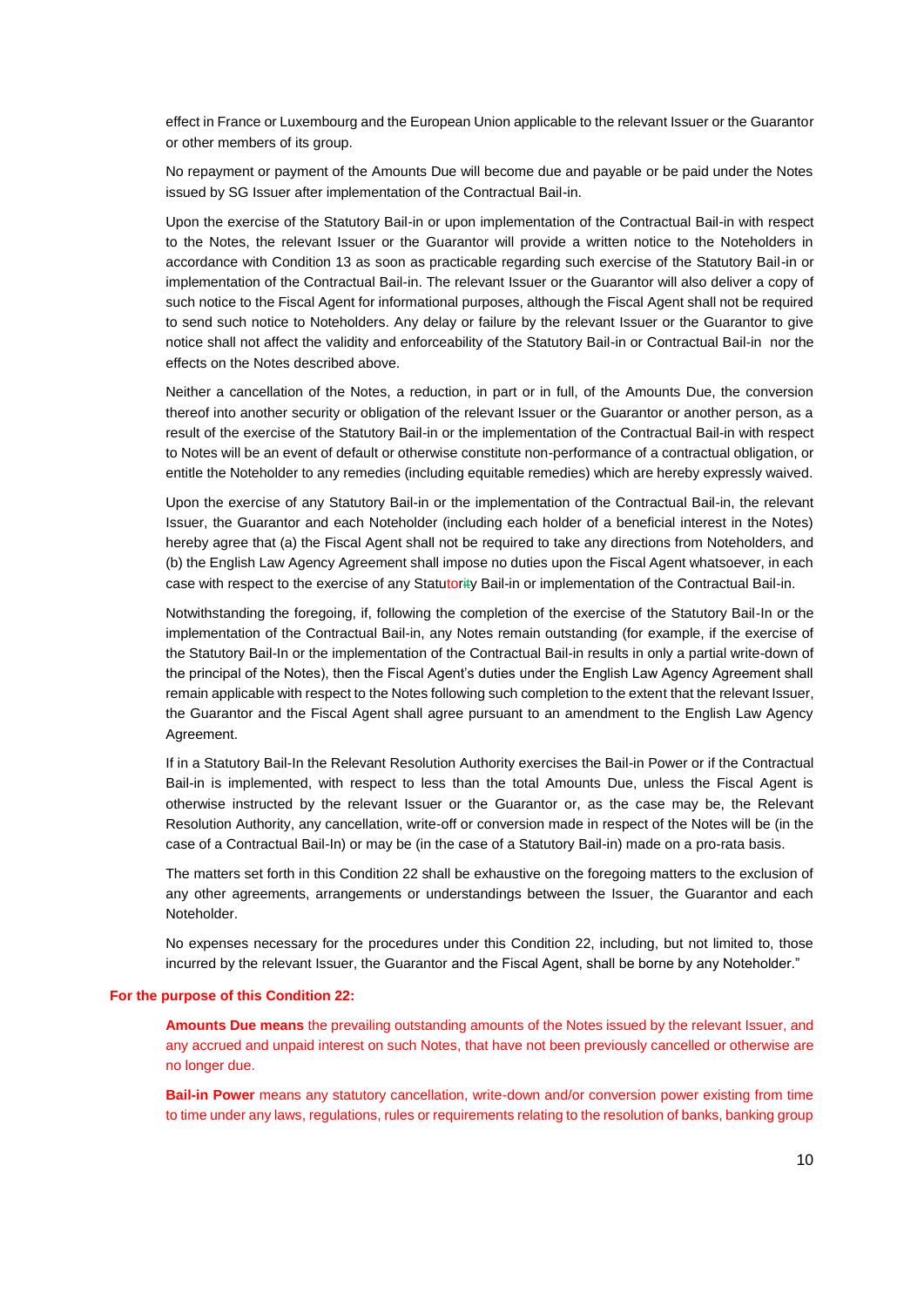companies, credit institutions and/or investment firms, including but not limited to any such laws, regulations, rules or requirements that are implemented, adopted or enacted within the context of a European Union directive or regulation of the European Parliament and of the Council establishing a framework for the recovery and resolution of credit institutions and investment firms, or any other applicable laws or regulations, as amended, or otherwise, pursuant to which obligations of a bank, banking group company, credit institution or investment firm or any of its affiliates can be reduced, cancelled and/or converted into shares or other securities or obligations of the obligor or any other person.

**MREL** means the Minimum Requirement for own funds and Eligible Liabilities as defined in Directive 2014/59/EU of the European Parliament and of the Council of 15 May 2014 establishing a framework for the recovery and resolution of credit institutions and investment firms (as amended from time to time).

**Relevant Resolution Authority** means any authority with the ability to exercise the Bail-in Power on Société Générale or SG Issuer as the case may be."

## **VI. SECTION "TERMS AND CONDITIONS OF THE FRENCH LAW NOTES"**

*Condition 20 "Acknowledgement of bail-in and write-down or conversion powers" is modified on page 317 with provisions added in red and provisions deleted in green as follows :* 

#### **"20. ACKNOWLEDGEMENT OF BAIL-IN AND WRITE-DOWN OR CONVERSION POWERS**

By the acquisition of Notes issued by SG Issuer, each Noteholder (which, for the purposes of this Condition 20, includes any current or future holder of a beneficial interest in the Notes) acknowledges, accepts, consents and agrees :

if the Relevant Resolution Authority (as defined below) exercises its Bail-in Power (as defined below) on liabilities of Société Générale, pursuant to Article L 613-30-3-I-3 of the French Monetary and Financial Code (the **M&F Code**):

- (A) ranking:
	- (i) junior to liabilities of Société Générale benefitting from statutorily preferred exceptions pursuant to Article L 613-30-3-I 1°and 2 of the M&F Code;
	- (ii) *pari passu* with liabilities of Société Générale as defined in Article L.613-30-3-I-3 of the M&F Code; and
	- (iii) senior to liabilities of Société Générale as defined in Article L.613-30-3-I-4 of the M&F Code; and
- (B) which are not *titres non structurés* as defined under Article R.613-28 of the M&F Code, and
- (C) which are not or are no longer eligible to be taken into account for the purposes of the MREL (as defined below) ratio of Société Générale

and such exercise of the Bail-in Power results in the write-down or cancellation of all, or a portion of, the principal amount of, or the outstanding amount payable in respect of, and/or interest on, such liabilities, and/or the conversion of all, or a portion, of the principal amount of, or the outstanding amount payable in respect of, or interest on, such liabilities into shares or other securities or other obligations of Société Générale or another person, including by means of variation to their terms and conditions in order to give effect to such exercise of Bail-in Power, to be bound by the limitation of then the Amount Due by SG Issuer under the Notes (other than Secured Notes) will be limited to (i) payment of the amounts of principal and/or interest as reduced or cancelled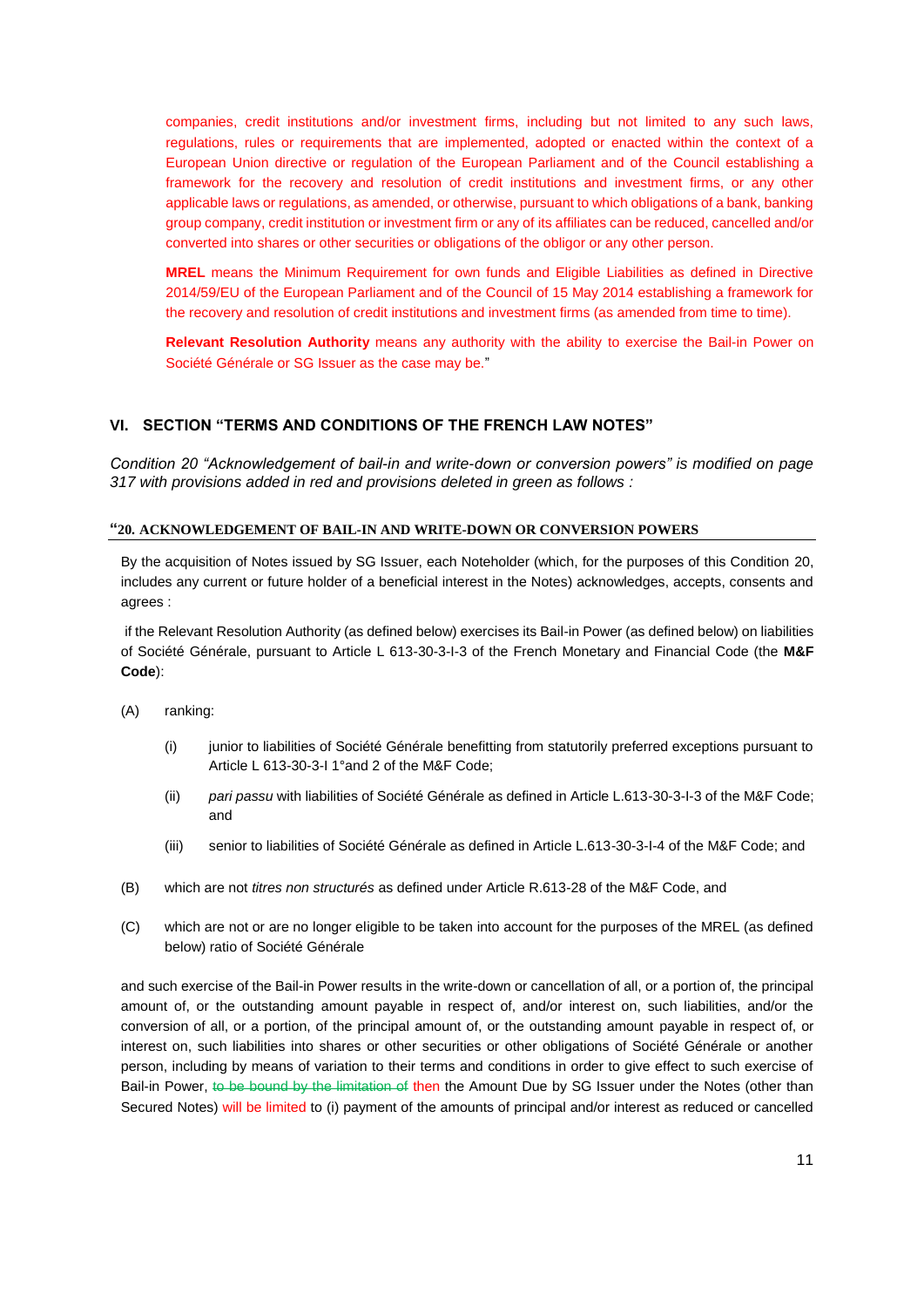that would be recoverable by the Noteholders and/or (ii) the delivery or the payment of value of the shares or other securities or other obligations of Société Générale or another person that would be paid or delivered to the Noteholders as if, in either case, the Notes had been directly issued by Société Générale itself, and as if any Amount Due under the Notes had accordingly been directly subject to the exercise of the Bail-in Power (the "**Contractual Bail-in**").

#### **For the purpose of this Condition 20:**

**Amounts Due means** the prevailing outstanding amounts of the Notes issued by the relevant Issuer, and any accrued and unpaid interest on such Notes, that has have not been previously cancelled or otherwise is are no longer due.

**Bail-in Power** means any statutory cancellation, write-down and/or conversion power existing from time to time under any laws, regulations, rules or requirements relating to the resolution of banks, banking group companies, credit institutions and/or investment firms, including but not limited to any such laws, regulations, rules or requirements that are implemented, adopted or enacted within the context of a European Union directive or regulation of the European Parliament and of the Council establishing a framework for the recovery and resolution of credit institutions and investment firms, or any other applicable laws or regulations, as amended, or otherwise, pursuant to which obligations of a bank, banking group company, credit institution or investment firm or any of its affiliates can be reduced, cancelled and/or converted into shares or other securities or obligations of the obligor or any other person.

**MREL** means the Minimum Requirement for own funds and Eligible Liabilities as defined in Directive 2014/59/EU of the European Parliament and of the Council of 15 May 2014 establishing a framework for the recovery and resolution of credit institutions and investment firms (as amended from time to time).

**Relevant Resolution Authority** means any authority with the ability to exercise the Bail-in Power on Société Générale or SG Issuer as the case may be.

No repayment or payment of the Amounts Due will become due and payable or be paid under the Notes issued by SG Issuer after implementation of the Contractual Bail-in.

Upon the implementation of the Contractual Bail-in with respect to the Notes, SG Issuer or the Guarantor will provide a written notice to the Noteholders in accordance with Condition 13 as soon as practicable regarding such implementation of the Contractual Bail-in. SG Issuer or the Guarantor will also deliver a copy of such notice to the Fiscal Agent for informational purposes, although the Fiscal Agent shall not be required to send such notice to Noteholders. Any delay or failure by SG Issuer or the Guarantor to give notice shall not affect the validity and enforceability of the Contractual Bail-in nor the effects on the Notes described above.

Neither a cancellation of the Notes, a reduction, in part or in full, of the Amounts Due, the conversion thereof into another security or obligation of SG Issuer or the Guarantor or another person, as a result of the implementation of the Contractual Bail-in with respect to Notes will be an event of default or otherwise constitute non-performance of a contractual obligation, or entitle the Noteholder to any remedies (including equitable remedies) which are hereby expressly waived.

Upon the implementation of the Contractual Bail-in, SG Issuer, the Guarantor and each Noteholder (including each holder of a beneficial interest in the Notes) hereby agree that (a) the Fiscal Agent shall not be required to take any directions from Noteholders, and (b) the French Law Agency Agreement shall impose no duties upon the Fiscal Agent whatsoever, in each case with respect to the implementation of the Contractual Bail-in.

Notwithstanding the foregoing, if, following the completion of the implementation of the Contractual Bailin, any Notes remain outstanding (for example, if the implementation of the Contractual Bail-in results in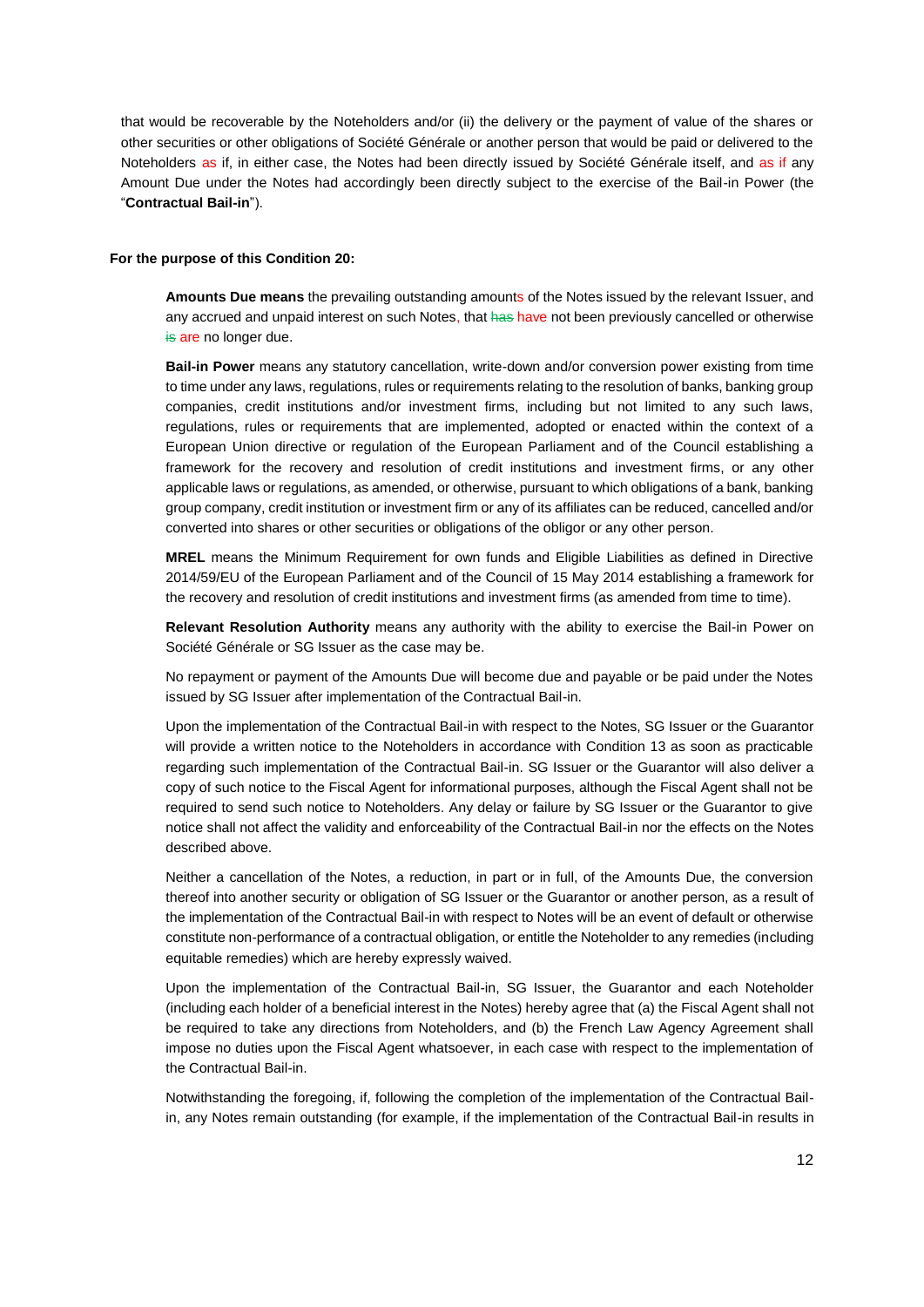only a partial write-down of the principal of the Notes), then the Fiscal Agent's duties under the French Law Agency Agreement shall remain applicable with respect to the Notes following such completion to the extent that SG Issuer, the Guarantor and the Fiscal Agent shall agree pursuant to an amendment to the French Law Agency Agreement.

If the Contractual Bail-in is implemented, with respect to less than the total Amounts Due, unless the Fiscal Agent is otherwise instructed by SG Issuer or the Guarantor or, as the case may be, the Relevant Resolution Authority, any cancellation, write-off or conversion made in respect of the Notes will be made on a *pro-rata* basis.

The matters set forth in this Condition 20 shall be exhaustive on the foregoing matters to the exclusion of any other agreements, arrangements or understandings between SG Issuer, the Guarantor and each Noteholder.

No expenses necessary for the procedures under this Condition 20, including, but not limited to, those incurred by SGIS Issuer, the Guarantor and the Fiscal Agent, shall be borne by any Noteholder."

# **VII. SECTION "ADDITIONAL TERMS AND CONDITIONS FOR CREDIT LINKED NOTES"**

*(i) Definition of "Failure to Pay" in Condition 2.3 "Additional definitions applicable if the applicable Final Terms specify that "PART B (2014 definitions)" is "Applicable""" on page 617 is modified as follows, with provisions added in red:*

**"Failure to Pay** means, after the expiration of any applicable Grace Period (after the satisfaction of any conditions precedent to the commencement of such Grace Period), the failure by a Reference Entity to make, when and where due, any payments in an aggregate amount of not less than the Payment Requirement under one or more Obligations, in accordance with the terms of such Obligations at the time of such failure.

For Notes issued on or after 27 January 2020, if "Credit Deterioration Requirement" is specified as applicable in the applicable Final Terms, then, notwithstanding the foregoing, it shall not constitute a Failure to Pay if such failure does not directly or indirectly either result from, or result in, a deterioration in the creditworthiness or financial condition of the Reference Entity.

If an occurrence that would constitute a Failure to Pay (a) is a result of a redenomination that occurs as a result of action taken by a Governmental Authority which is of general application in the jurisdiction of such Governmental Authority and (b) a freely available market rate of conversion existed at the time of the redenomination, then such occurrence will be deemed not to constitute a Failure to Pay unless the redenomination itself constituted a reduction in the rate or amount of interest, principal or premium payable (as determined by reference to such freely available market rate of conversion) at the time of such redenomination."

*(ii) Definition of "Outstanding Principal Balance" in Condition 2.3 "Additional definitions applicable if the applicable Final Terms specify that "PART B (2014 definitions)" is "Applicable""" on page 623 is modified as follows, with provisions added in red:*

**"Outstanding Principal Balance** means the "*Outstanding Principal Balance*" of an obligation calculated as follows: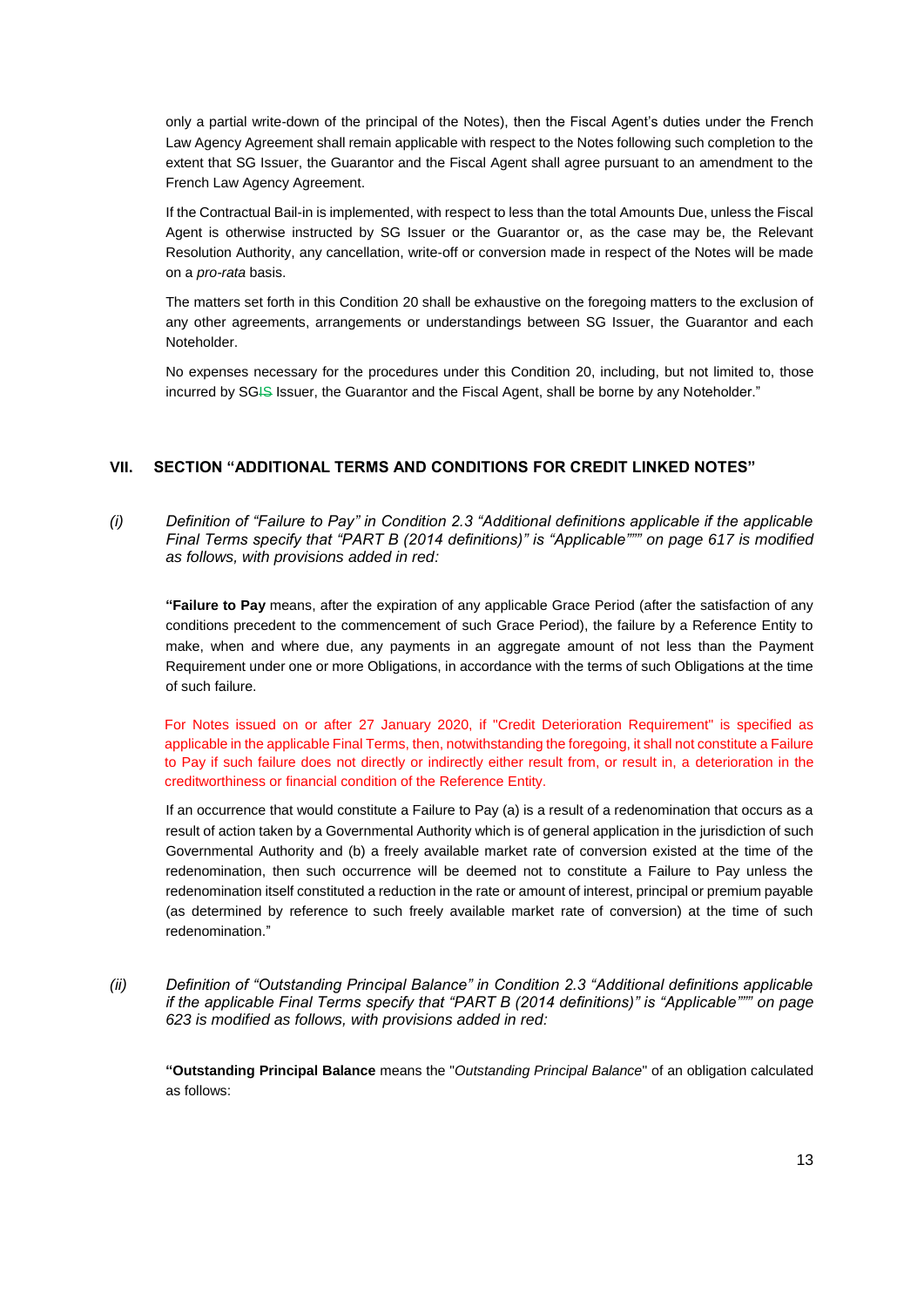- (i) first, by determining, in respect of the obligation, the amount of the Reference Entity's principal payment obligations and, where applicable in accordance with the definition of Deliverable/Selected Obligation Accrued Interest, the Reference Entity's accrued but unpaid interest payment obligations which, in the case of a Guarantee will be the lower of (A) the Outstanding Principal Balance (including accrued but unpaid interest, where applicable) of the Underlying Obligation (determined as if references to the Reference Entity were references to the Underlying Obligor) and (B) the amount of the Fixed Cap, if any;
- (ii) second, by subtracting all or any portion of such amount which, pursuant to the terms of the obligation (A) is subject to any Prohibited Action or (B) may otherwise be reduced as a result of the effluxion of time or the occurrence or non-occurrence of an event or circumstance (other than by way of (I) payment or (II) a Permitted Contingency) (the amount determined in (i) less any amounts subtracted in accordance with (ii), the "**Non-Contingent Amount**"); and
- (iii) third, by determining the Quantum of the Claim, which shall then constitute the Outstanding Principal Balance.

in each case, determined;

- (A) unless otherwise specified, in accordance with the terms of the obligation in effect on the date selected by the Calculation Agent by reference to any Hedge Positions; and
- (B) with respect to the Quantum of the Claim only, in accordance with any applicable laws (insofar as such laws reduce or discount the size of the claim to reflect the original issue price or accrued value of the obligation).

Where "applicable laws" shall include any bankruptcy or insolvency law or other law affecting creditors' rights to which the relevant obligation is, or may become, subject.

Where:

**Quantum of the Claim** means the lowest amount of the claim which could be validly asserted against the Reference Entity in respect of the Non-Contingent Amount if the obligation had become redeemable, been accelerated, terminated or had otherwise become due and payable at the time of the relevant determination, provided that the Quantum of the Claim cannot exceed the Non-Contingent Amount.

For Notes issued on or after 27 January 2020, if "Fallback Discounting" is specified as applicable in the applicable Final Terms, then notwithstanding the above, if (i) the Outstanding Principal Balance of an obligation is not reduced or discounted under (iii)(B) above, (ii) that obligation is either a Bond that has an issue price less than ninety-five per cent of the principal redemption amount or a Loan where the amount advanced is less than ninety-five per cent of the principal repayment amount, and (iii) such Bond or Loan does not include provisions relating to the accretion over time of the amount which would be payable on an early redemption or repayment of such Bond or Loan that are customary for the applicable type of Bond or Loan as the case may be, then the Outstanding Principal Balance of such Bond or Loan shall be the lesser of (a) the Non-Contingent Amount; and (b) an amount determined by straight line interpolation between the issue price of the Bond or the amount advanced under the Loan and the principal redemption amount or principal repayment amount, as applicable.

For the purposes of determining whether the issue price of a Bond or the amount advanced under a Loan is less than ninety-five per cent of the principal redemption amount or principal repayment amount (as applicable) or, where applicable, for applying straight line interpolation:

(x) where such Bond or Loan was issued as a result of an exchange offer, the issue price or amount advanced of the new Bond or Loan resulting from the exchange shall be deemed to be equal to the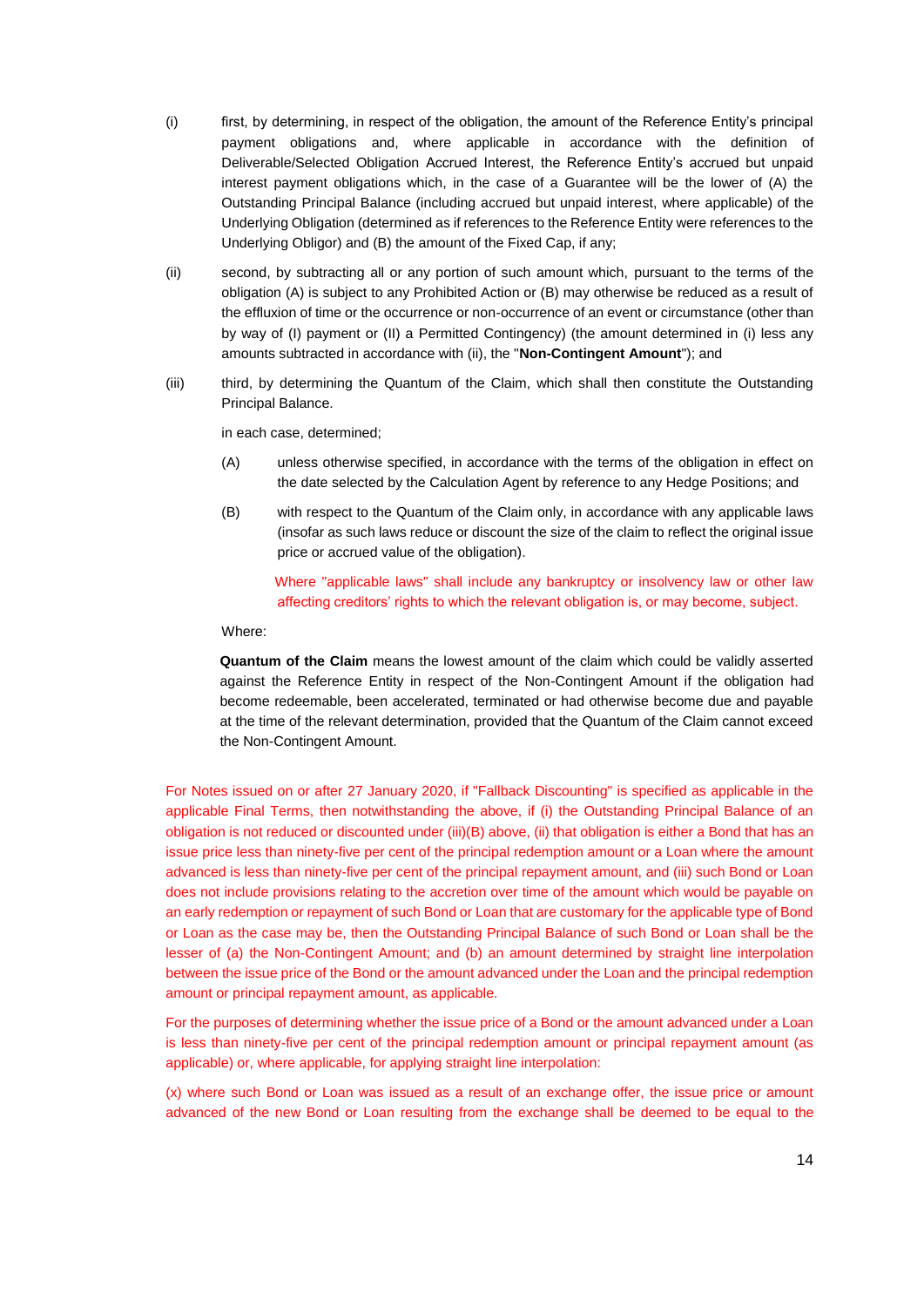aggregate Outstanding Principal Balance of the original obligation(s) that were tendered or exchanged (the "**Original Obligation(s)**") at the time of such exchange (determined without regard to market or trading value of the Original Obligation(s)); and

(y) in the case of a Bond or Loan that is fungible with a prior debt obligation previously issued by the Reference Entity, such Bond or Loan shall be treated as having the same issue price or amount advanced as the prior debt obligation.

In circumstances where a Noteholder would have received more than one obligation in exchange for the Original Obligation(s), the Calculation Agent will determine the allocation of the aggregate Outstanding Principal Balance of the Original Obligation(s) amongst each of the resulting obligations for the purpose of determining the issue price or amount advanced of the relevant Bond or Loan. Such allocation will take into account the interest rate, maturity, level of subordination and other terms of the obligations that resulted from the exchange and shall be made by the Calculation Agent in accordance with the methodology (if any) determined by the relevant Credit Derivatives Determinations Committee."

# **VIII. SECTION "DESCRIPTION OF SOCIETE GENERALE"**

*(i) Paragraph 9.1 "Legal and arbitration proceedings" on page 774 is modified as follows, with provision added in red and word deleted in green:*

## "**9.1 Legal and arbitration proceedings**

Save as disclosed on pages 460 to 463 and 523 to 525 of the 2019 Registration Document, and on pages 139 to 143 of the 2019 Universal Registration Document and on pages 31 to 33 of the First Amendment to the 2019 Universal Registration Document, for a period covering the last twelve months, there have been no legal or arbitration proceedings relating to claims or amounts which are material in the context of the issue of Notes thereunder to which Société Générale is a party nor, to the best of the knowledge and belief of Société Générale, are there any pending or threatened governmental, legal or arbitration proceedings relating to such claims or amounts which are material in the context of the issue of Notes thereunder which would in either case jeopardise the Issuer's ability to discharge its obligations in respect of the Notes."

*(ii) Paragraph 9.2 "Significant change in the financial or trading position" on page 775 is modified as follows, with word added in red and word deleted in green :* 

## "**9.2 Significant change in the financial or trading position**

There has been no significant change in the financial or trading position of Société Générale and its consolidated subsidiaries (taken as a whole) since 30 September June 2019."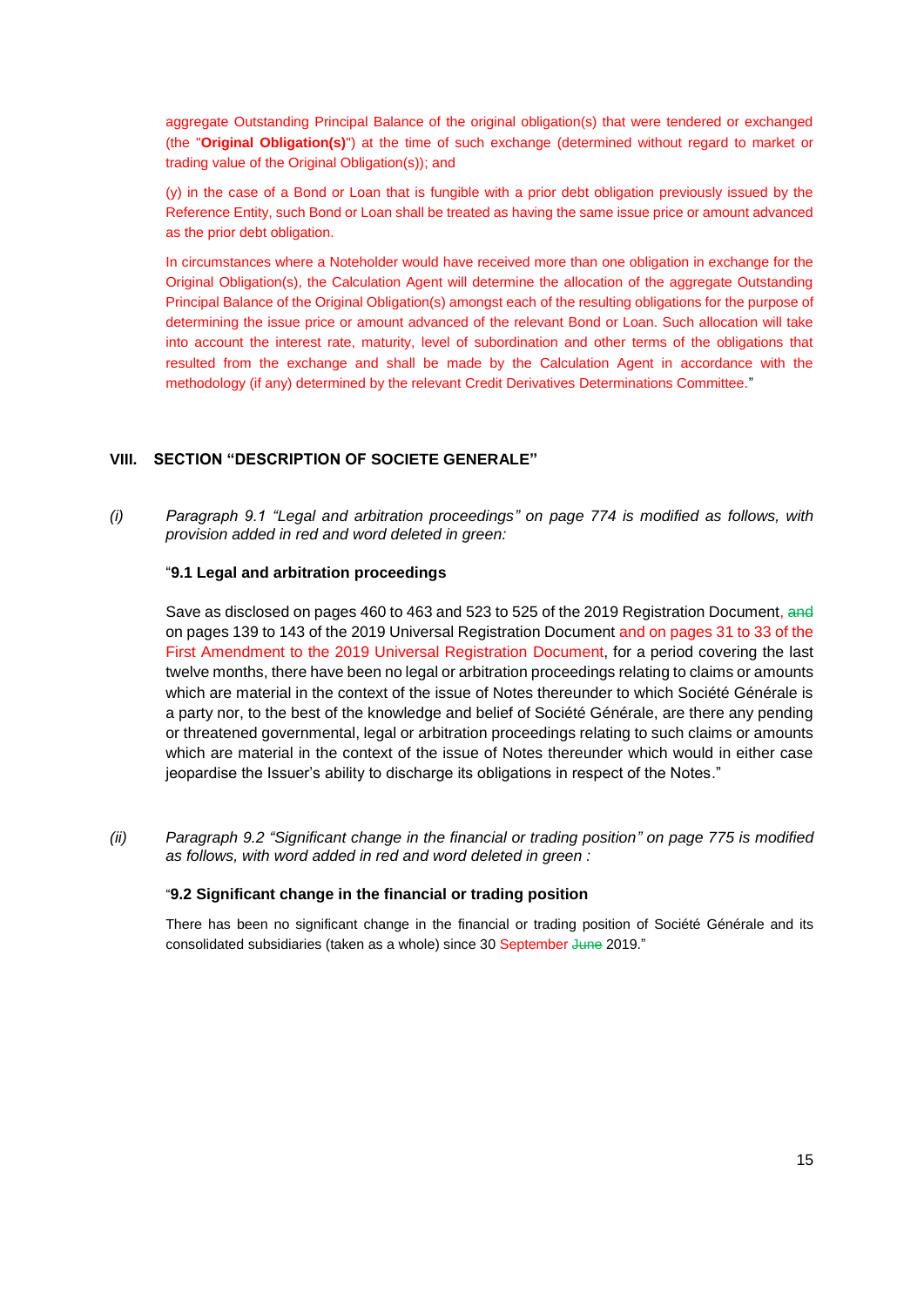# **IX. SECTION "DESCRIPTION OF SG ISSUER"**

*Paragraph 12.1 "Share capital" on page 779 is modified as follows, with figures added in red and figures deleted in green:*

## "**12.1 Share capital**

The registered issued share capital of SG Issuer is EUR 2,000, 200240 divided into 50 0056 ordinary fully paid up shares of EUR 40 each."

# **X. SECTION "DESCRIPTION OF SOCIETE GENERALE INDICES ("SGI INDICES")"**

*The description of the SGI Index "Global Rotation Funds EUR Index (EUR – Excess Return)" is added from page 804 as follows:*

# **"Global Rotation Funds EUR Index**

(EUR – Excess Return)

# **1. Index Rules Summary**

## **1.1 Index Description**

The Global Rotation Funds EUR Index (the "**Index**", displayed on Bloomberg page **SGMDGRFE** <Index>), with an index launch date on the December 4<sup>th</sup>, 2019 (the "**Index Launch Date**"), aims to provide the performance of a dynamic multi-asset basket of mutual funds (each, a "**Basket Component**", together the "**Net Funded Basket**") with a volatility control mechanism.

The Index is calculated and published by COMPASS Financial Technologies SA (the "**Index Calculation Agent**") and is sponsored by Société Générale (the "**Index Sponsor**").

## Main Characteristics

| <b>Bloomberg ticker:</b>      | <b>SGMDGRFE</b> <lndex></lndex>                             |
|-------------------------------|-------------------------------------------------------------|
| Type of Return:               | Excess Return                                               |
| <b>Calculation Frequency:</b> | Dailv                                                       |
| <b>Publication Time:</b>      | End of Day                                                  |
| <b>Index Launch Date:</b>     | December 4th 2019                                           |
| Currency:                     | FUR                                                         |
| <b>Fees and Costs:</b>        | As specified under the "Index Fees and Costs" section below |
| <b>Index Asset Class:</b>     | Multi-Asset                                                 |
| <b>Index Components:</b>      | Equity Instrument and Market Data                           |

#### **1.2 Mechanism**

#### **1.2.1 Index Composition and quarterly review of the Net Funded Basket**

The Index is composed of a hypothetical basket of funds where the weightings are systematically determined once every three months using a Volatility Indicator: the 4 Basket Components (out of 6 components comprising the Net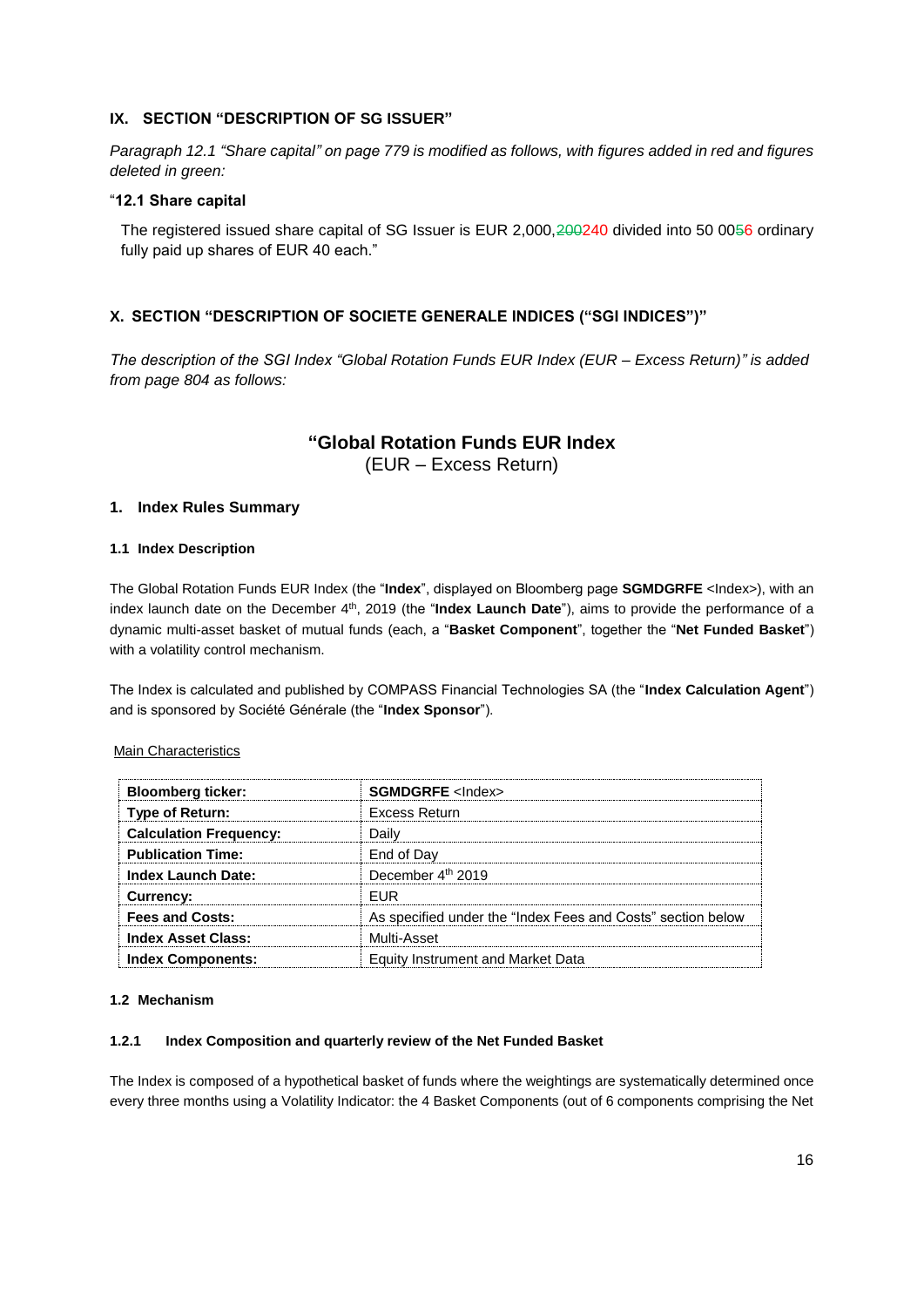Funded Basket) showing the higher Volatility Indicator value at the Review Date are selected and given equal weights.

In order to keep the risks associated with the Index under a certain limit, the Index also includes a volatility control mechanism, where the hypothetical exposure of the Index to such Net Funded Basket varies on a daily basis in accordance with input parameters described under 1.2.2 below.

# **1.2.2 Daily "Vol Target" Mechanism**

The Index is constructed pursuant to a daily volatility target process where the deemed exposure of the Index to the Net Funded Basket (the "**Exposure**") is based on a formula using the following input parameters:

- (i) the short term historical volatility of the Net Funded Basket;
- (ii) a target volatility of 4%; and
- (iii) the historical volatility of the Index itself;

so that, in most cases:

- when the short-term historical volatility of the Net Funded Basket exceeds 4%, the Exposure will generally be less than 100% (subject to a minimum Exposure of 0%)

- when the short-term historical volatility of the Net Funded Basket falls below 4%, the Exposure will generally be greater than 100% (subject to a maximum leveraged Exposure of 125%).

#### **1.3 Index Fees and Costs**

The Index is calculated net of the following fees and costs:

| <b>Structuring Fee</b>  | means 1% per annum |
|-------------------------|--------------------|
| <b>Transaction Cost</b> | Not Applicable     |
| <b>Replication Cost</b> | Not Applicable     |

## **1.4 SGI Global Methodology**

The Index is computed and maintained pursuant to these Index Rules which incorporate by reference the SGI Indices Global Methodology (version dated 16 January 2017, as supplemented, amended and restated or replaced from time to time, the "**SGI Global Methodology**"). The SGI Global Methodology is published on the SGI website under the link "SGI Cross Asset Methodology" at [https://sgi.sgmarkets.com](https://sgi.sgmarkets.com/). These Index Rules should be read together with the SGI Global Methodology.

Capitalized terms used but not defined herein shall have the respective meanings ascribed to such terms in the SGI Global Methodology.

**In the event of any inconsistency between the SGI Global Methodology and the Index Rules, for purposes of the Index, the Index Rules will prevail.**

# **The SGI Global Methodology notably includes important events applicable in respect of the Index Components selected in section 1.1 above.**

The SGI Global Methodology is expected to be updated and revised from time to time where necessary or desirable, pursuant to legal developments and for the purpose of technical improvement. The Index Sponsor may also act in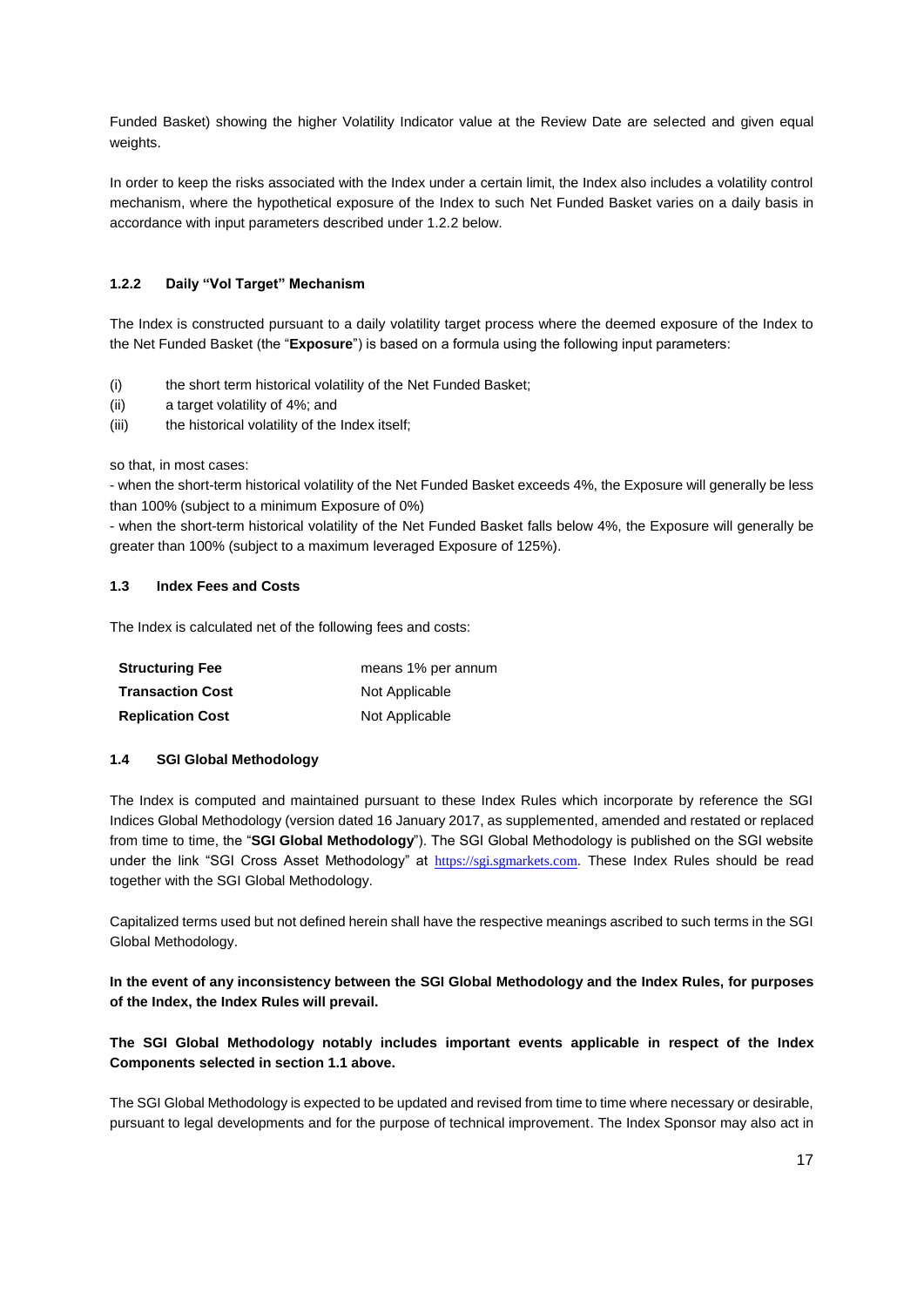good faith and a commercially reasonable manner to amend the SGI Global Methodology in order to cure ambiguities, errors and omissions, if any, thereunder. SGI Global Methodology subsequently updated and revised shall be approved in accordance with the Index Sponsor's internal index procedures and published on the SGI website under the link "SGI Cross Asset Methodology" at [https://sgi.sgmarkets.com](https://sgi.sgmarkets.com/) and shall, upon such publication, apply to the Index and these Index Rules.

# **1.5 Technical Rectification of Index Rules**

The Index Rules may be amended from time to time, consistent with the economic strategy of the Index, by the Index Sponsor acting in good faith and a commercially reasonable manner to cure ambiguities, errors and omissions, if any.

For convenience, the Index Sponsor may from time to time replace a data provider, publisher or source of Market Data or Index Data (a "Data Provider"), provided that the relevant data content remains equivalent. In any case where the Index Sponsor reasonably determines that the replacement of a Data Provider is necessary or desirable whilst the data content may not remain strictly equivalent, the Index Sponsor shall select such replacement Data Provider (a) in a commercially reasonable manner; (b) consistent with the objectives of the Index; and (c) in compliance with the Index Sponsor's internal procedures for Index modification.

# **1.6 Information available on the SGI website**

The Index Level (including the performance and volatility of the Index), further Index data, news, and important disclaimers relating to the Index are available on the SGI website at the following address: [https://sgi.sgmarkets.com](https://sgi.sgmarkets.com/).

## **2. Index Rules**

## **2.1 Terms and definitions relating to Dates**

| $ACT(t-1,t)$                      | means the number of calendar days between any Calculation Date (t-<br>1) (included) and Calculation Date (t) (excluded).              |
|-----------------------------------|---------------------------------------------------------------------------------------------------------------------------------------|
| <b>Calculation Date</b>           | means any Scheduled Valuation Day on which no Index Disruption<br>Event exists.                                                       |
| <b>Disrupted Calculation Date</b> | means any Disrupted Calculation Date determined in accordance with<br>Section 3.                                                      |
| Index Launch Date, "to"           | means December 4th, 2019.                                                                                                             |
| $N(t-1,t)$                        | means the number of Calculation Dates between any Calculation Date<br>(t-1) (included) and Calculation Date (t) (excluded).           |
| <b>Rebalancing Date</b>           | means the Index Base Date $t_{IB}$ or the $4th$ Calculation Date immediately<br>following any Review Date or Liquidity Trigger Event. |
| <b>Review Date</b>                | means the first Calculation Date of January, April, July and October.                                                                 |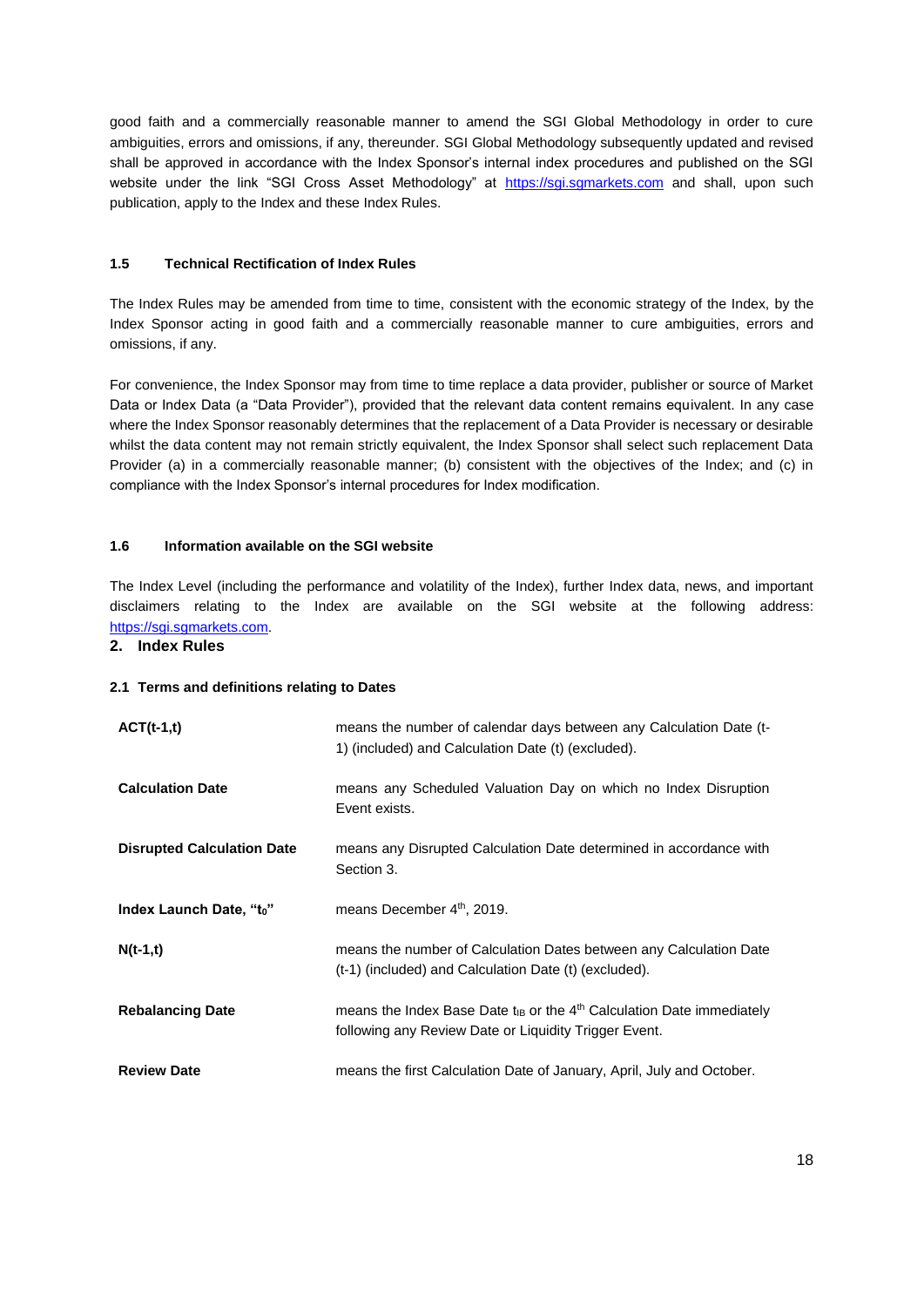| <b>Scheduled Valuation Day</b>                                   | means any day where all Basket Components are published on their<br>respective Bloomberg page.                  |
|------------------------------------------------------------------|-----------------------------------------------------------------------------------------------------------------|
| $t_{\rm Rev}(t)$                                                 | means the Review Date immediately preceding and including<br>Calculation Date (t): $t_{\text{Rev}}(t) \leq t$ . |
| $t_R(t)$                                                         | means the Rebalancing Date immediately preceding and excluding<br>Calculation Date (t): $t_R(t) < t$ .          |
| $t_{RR}(t)$                                                      | means the Rebalancing Date immediately preceding and including<br>Calculation Date (t): $t_{RR}(t) \leq t$ .    |
| <b>Valuation Time</b>                                            | means 6:30 p.m. (New York time).                                                                                |
| Index Base Date, "t <sub>iB</sub> "                              | means October 7 <sup>th</sup> , 2013.                                                                           |
| Basket Component Base Date, means June 3rd, 2013.<br>$"$ tсв $"$ |                                                                                                                 |

# **2.2 Terms and definitions relating to the Index:**

| Exposure, "E(t)"                                                | means, in respect of any Calculation Date (t), the exposure to the Net<br>Funded Basket calculated by the Index Calculation Agent pursuant to<br>the Index Rules set out in Section 2.12.<br>It is capped at 125%.                                                               |
|-----------------------------------------------------------------|----------------------------------------------------------------------------------------------------------------------------------------------------------------------------------------------------------------------------------------------------------------------------------|
| Historical Volatility, "HV(t)"                                  | means, in respect of any Calculation Date (t), the annualized historical<br>volatility of the Notional Underlying Basket determined over the past 50<br>Calculation Dates, calculated by the Index Calculation Agent in<br>accordance with the formula specified in Section 2.8. |
| <b>Index</b><br><b>Historical</b><br>Volatility,<br>" $HV(t)$ " | means, in respect of any Calculation Date (t), the annualized historical<br>volatility of the Index determined over the past 126 Calculation Dates<br>at most, calculated by the Index Calculation Agent in accordance with<br>the formula specified in Section 2.8.             |
| Volatility Adjustment Factor,<br>" $VAF(t)$ "                   | means the Volatility Adjustment Factor based on the Index Historical<br>Volatility, calculated by the Index Calculation Agent in accordance with<br>the formula specified in Section 2.8.                                                                                        |
| <b>Index</b>                                                    | means the Global Rotation Funds EUR Index (Bloomberg Ticker:<br><b>SGMDGRFE</b> <lndex>).</lndex>                                                                                                                                                                                |
| <b>Index Calculation Agent</b>                                  | <b>COMPASS Financial Technologies SA</b>                                                                                                                                                                                                                                         |
| <b>Index Currency</b>                                           | means EUR.                                                                                                                                                                                                                                                                       |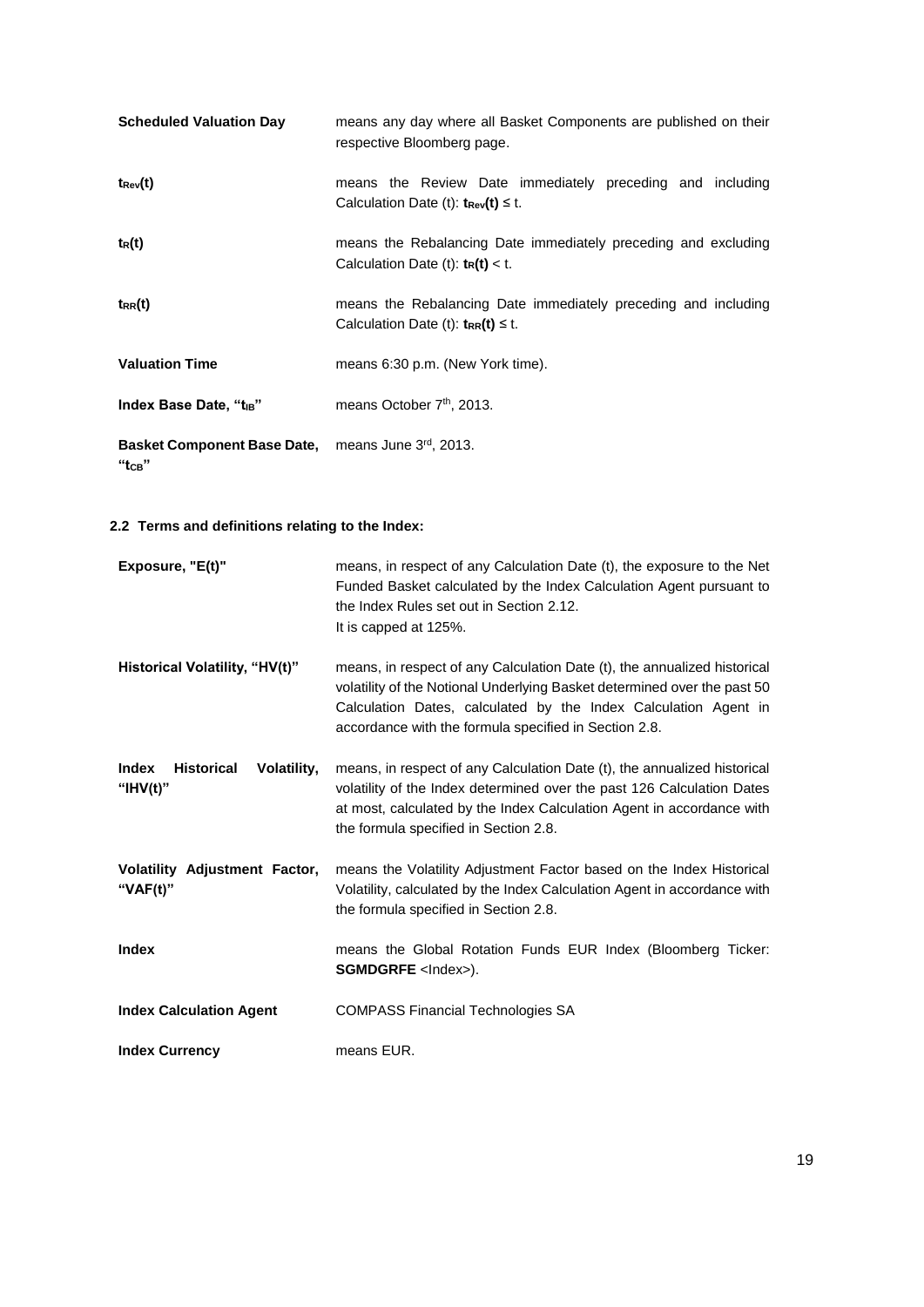- **Index Level, "IL(t)"** means, in respect of any Calculation Date (t), the level of the Index calculated and published by the Index Calculation Agent on such date at the Valuation Time, pursuant to the Index rules set out in Section 2.5.
- **Index Sponsor** means Société Générale ("SG").
- **Target Volatility, "TV"** means 4%.
- **Structuring Fee, "SF"** means 1% p.a.
- **Volatility Indicator, "I(i,t)"** means, in respect of any Calculation Date (t) and any Basket Component (i), the value of the Volatility Indicator, calculated by the Index Calculation Agent in accordance with the formula specified in Section 2.14.
- **Short-term volatility, "σi(t)"** means, in respect of any Calculation Date (t) and any Basket Component (i), the value of the annualized historical volatility determined over the past 50 Calculation Dates, calculated by the Index Calculation Agent in accordance with the formula specified in Section 2.14.
- **Long-term volatility, "σref,i(t)"** means, in respect of any Calculation Date (t) and any Basket Component (i), the value of the annualized historical volatility determined over the past 750 Calculation Dates at most, using a rolling window, calculated by the Index Calculation Agent in accordance with the formula specified in Section 2.14.

#### **2.3 Terms and definitions relating to the Net Funded Basket:**

| <b>Basket Component</b>                               | means any component of the Net Funded Basket as provided in<br>Appendix 1.                                                                                                                                                          |  |
|-------------------------------------------------------|-------------------------------------------------------------------------------------------------------------------------------------------------------------------------------------------------------------------------------------|--|
| <b>Basket Component Currency</b><br>(i)               | means, in respect of any Basket Component (i), its currency as<br>displayed in Appendix 1.                                                                                                                                          |  |
| <b>Basket Component Level ER,</b><br>" $BCLER_i(t)$ " | means, in respect of any Calculation Date (t) and any Basket<br>Component (i), the Excess Return version of the Basket Component<br>Level, converted into the Index Currency pursuant to the Index Rules<br>set out in Section 2.7. |  |
| <b>Basket</b><br>Component<br>Level.<br>" $BCLi(t)$ " | means, in respect of any Calculation Date (t) and any Basket<br>Component (i), its Fund Net Asset Value if such Basket Component's<br>Basket Component Type is Fund.                                                                |  |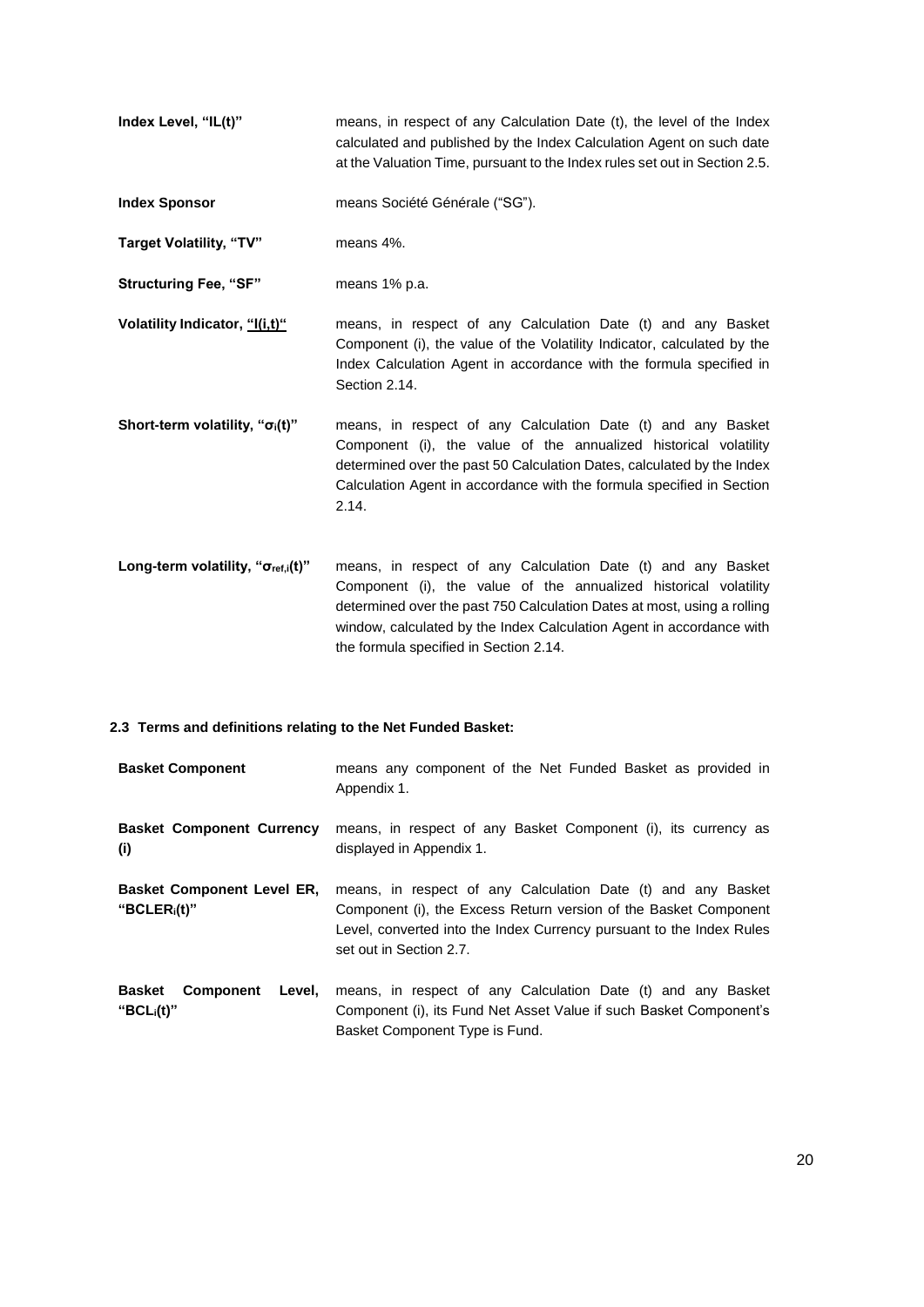| Component Weight,<br><b>Basket</b><br>" $W_i(t)$ "                                  | means, in respect of any Basket Component (i) and any Calculation<br>Date (t), the weight (expressed in percentage) of such Basket<br>Component in the Net Funded Basket as calculated by the Index<br>Calculation Agent pursuant to the Index Rules set out in section 2.13.                                                                       |  |
|-------------------------------------------------------------------------------------|-----------------------------------------------------------------------------------------------------------------------------------------------------------------------------------------------------------------------------------------------------------------------------------------------------------------------------------------------------|--|
| <b>Basket</b><br><b>Component</b><br><b>Target</b><br>Weight, "TW <sub>i</sub> (t)" | means, for any Calculation Date (t) and any Basket Component (i), the<br>Basket Component Target Weight TWi(t) as calculated by the Index<br>Calculation Agent pursuant to the Index Rules set out in section 2.14.                                                                                                                                 |  |
| Exchange(s)                                                                         | means, in respect of any Basket Component whose Basket Component<br>Type is Index, each exchange or quotation system (if applicable) on<br>which the securities or instruments underlying such Basket Component<br>trade, any successor exchange or quotation system or any substitute<br>exchange or quotation system to which such has relocated. |  |
| <b>Fund</b>                                                                         | means each mutual fund comprising the Net Funded Basket.                                                                                                                                                                                                                                                                                            |  |
| <b>Fund</b><br><b>Net</b><br><b>Asset</b><br>Value,<br>"FNAV $i(t)$ "               | means, in respect of any Calculation Date (t) and any Basket<br>Component (i) that has a Basket Component Type "Fund", the Net<br>Asset Value NAV(i,t) per Unit of the Basket Component dated as of<br>such date;                                                                                                                                   |  |
| <b>Funded Instruments</b>                                                           | means any Basket Component (notably, but without limitation, mutual<br>funds) for which the Liquidity Spread is applicable as determined by the<br>Index Sponsor in its sole and absolute discretion.                                                                                                                                               |  |
| <b>Index Component</b>                                                              | means any Basket Component and Market Data.                                                                                                                                                                                                                                                                                                         |  |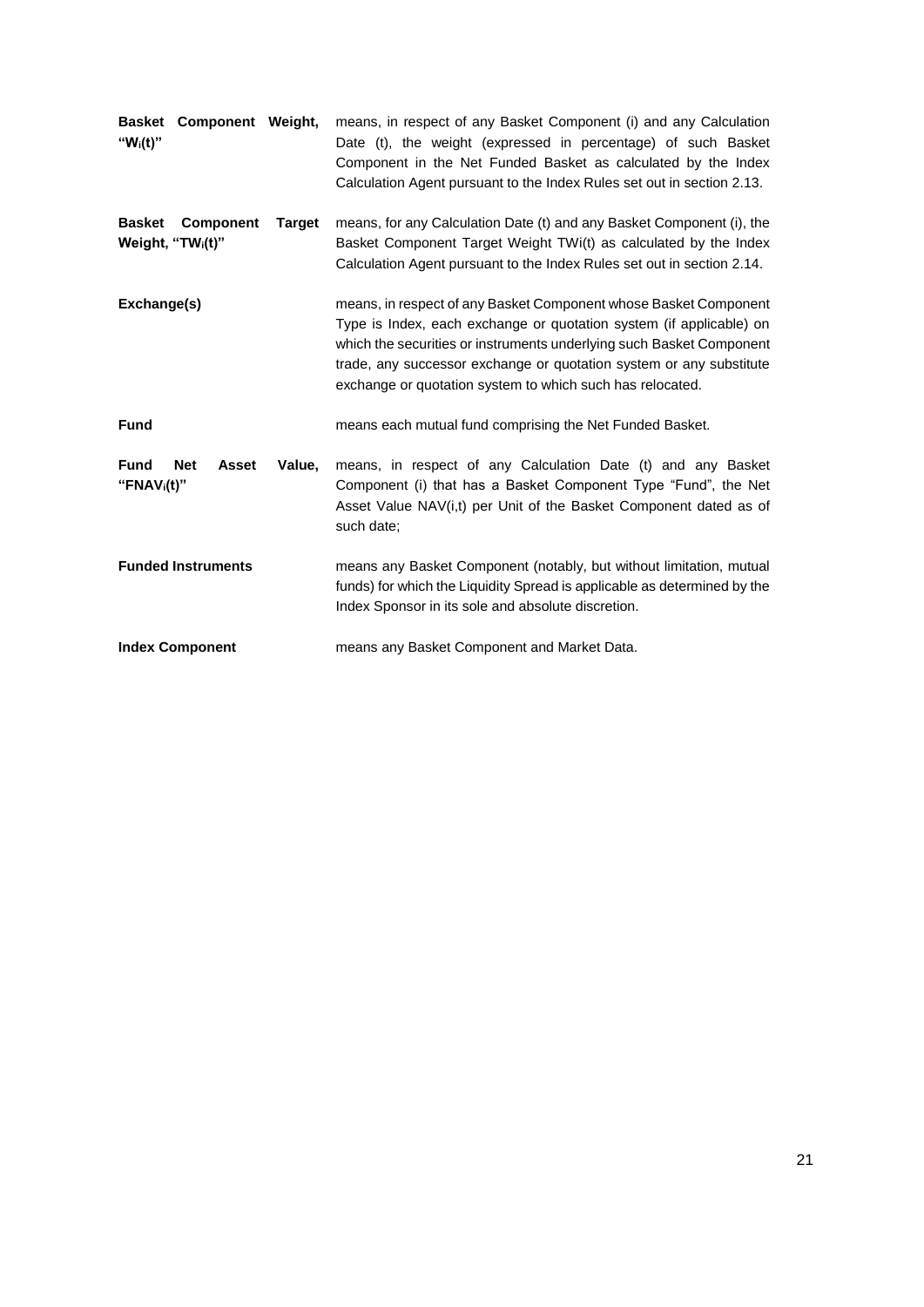| Net Asset Value(t), "NAV <sub>i</sub> (t)"   | means, in respect of any Scheduled Valuation Date (t) and any Basket<br>Component (i), the amount or amounts per unit of the Fund including<br>(for subscription orders) or net (for redemption order) of all applicable<br>costs, taxes and fees (if any) that would be paid (for subscription<br>orders) or received in cash (for redemption orders) in one or more times<br>by a Hypothetical Investor pursuant to a Valid Order for the subscription<br>or redemption (as applicable) of units of the Fund scheduled to be<br>executed on the official net asset value per unit determined by the Fund<br>(or the fund service provider that generally determines such value)<br>dated as of such Scheduled Valuation Date. |
|----------------------------------------------|---------------------------------------------------------------------------------------------------------------------------------------------------------------------------------------------------------------------------------------------------------------------------------------------------------------------------------------------------------------------------------------------------------------------------------------------------------------------------------------------------------------------------------------------------------------------------------------------------------------------------------------------------------------------------------------------------------------------------------|
|                                              | Where:                                                                                                                                                                                                                                                                                                                                                                                                                                                                                                                                                                                                                                                                                                                          |
|                                              | Valid Order means a valid and timely subscription or redemption order<br>sent to the Fund or the fund service provider that generally accepts<br>such order, in accordance with the subscription or redemption notice<br>period and the relevant cut off time as set forth in the Fund documents.                                                                                                                                                                                                                                                                                                                                                                                                                               |
|                                              | Hypothetical Replicating Party means any party investing in the Basket<br>Components of the Index for the purpose of hedging products linked to<br>the performance of the Index, including Société Générale and any of its<br>affiliates.                                                                                                                                                                                                                                                                                                                                                                                                                                                                                       |
| Net Dividend, "Divi(t)"                      | means, in respect of any Basket Component (i) and any Calculation<br>Date (t) that is an ex-dividend date, the net cash ordinary dividend per<br>Unit (denominated in the Basket Component Currency) actually<br>received by the Hypothetical Replicating Party in relation to such date,<br>after deduction of any withholding tax and excluding any imputation,<br>credits or refunds granted by any applicable authority having power to<br>tax in respect of such dividend and any taxes, credits, refunds or<br>benefits imposed or withheld or levied thereon.                                                                                                                                                            |
|                                              | If an ex-dividend date is scheduled on a date that is not a Calculation<br>Date, such ex-dividend date is deemed to be the first Calculation Date<br>immediately following such date.                                                                                                                                                                                                                                                                                                                                                                                                                                                                                                                                           |
|                                              | For the avoidance of doubt, should there be more than a dividend with<br>an ex-date comprised between any Calculation date (t-1) (excluded)<br>and any Calculation Date (t) (included), DIV <sub>i</sub> (t) is deemed to be equal<br>to the sum of such dividends denominated in the Basket Component<br>currency after deduction of any withholding tax as described above.                                                                                                                                                                                                                                                                                                                                                   |
| <b>Net Funded Basket</b>                     | means the basket of Basket Components.                                                                                                                                                                                                                                                                                                                                                                                                                                                                                                                                                                                                                                                                                          |
| Net Funded<br>Basket Level,<br>"NFBL $(t)$ " | means, in respect of any Calculation Date (t), the level of the Net<br>Funded Basket expressed in the Index Currency and calculated in<br>accordance with Section 2.6.                                                                                                                                                                                                                                                                                                                                                                                                                                                                                                                                                          |
| <b>Notional Net Funded Basket</b>            | means a basket of Basket Components calculated for the purpose of<br>determining the Historical Volatility.                                                                                                                                                                                                                                                                                                                                                                                                                                                                                                                                                                                                                     |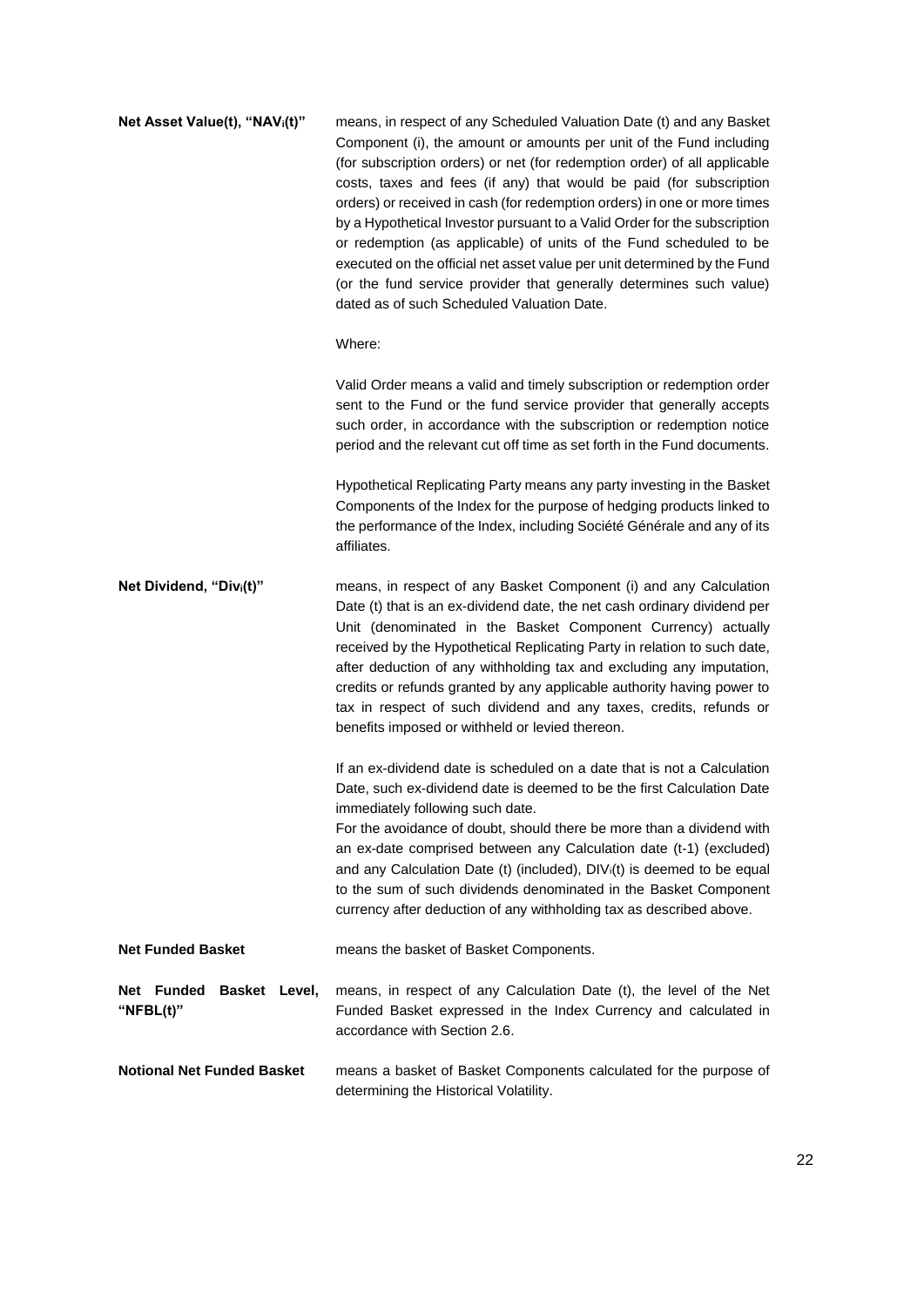| Notional Net Funded Basket | means, in respect of any Calculation Date (t) and Calculation Date (s),<br>the level as of Calculation Date (s) of the Notional Net Funded Basket |  |  |
|----------------------------|---------------------------------------------------------------------------------------------------------------------------------------------------|--|--|
| Level, "NNFBL(t,s)"        |                                                                                                                                                   |  |  |
|                            | (t) calculated by the Index Calculation Agent pursuant to the Index rules<br>set out in Section 2.9.                                              |  |  |
| Unit                       | means, in respect of a Fund, a share or unit of such Fund.                                                                                        |  |  |

#### **2.4 Terms and definitions relating to the Market Data**

**Basket Component "BCRatei(t)"** Rate, means, in respect of any Calculation Date (t) and any Basket Component (i), the 3-month rate denominated in the Basket Component Currency displayed on the relevant Bloomberg page as available in Appendix 1.

**Market Data means a rate (including an interest rate, a foreign exchange rate or a** swap rate), a spread, or any other data specified in the Index Rules (including any rate specified in this section 2.4) or any other similar instrument specified herein.

#### **2.5 Determination of the Index Level, "IL(t)":**

The Index Level is, in respect of any Calculation Date (t), calculated by the Index Calculation Agent at the Valuation Time, subject to the occurrence or existence of an Index Disruption Event or an Index Extraordinary Event, Agent in accordance with the following formula:

$$
IL(t) = IL(t-1) \times \left[1 + E(t-1) \times \left(\frac{NFBL(t)}{NFBL(t-1)} - 1\right)\right] \times \left(1 - SF \times \frac{ACT(t-1, t)}{365}\right)
$$

*Where*,

 $IL(t_{IB}) = 1000$ 

#### **2.6 Determination of the Net Funded Basket Level "NFBL(t)":**

The Net Funded Basket Level is, in respect of any Calculation Date (t), calculated by the Index Calculation Agent in accordance with the following formula:

$$
NFBL(t) = NFBL(t-1)
$$
  
+ 
$$
\left[ \sum_{i=1}^{6} W_i(t-1) \times \frac{NFBL(t_R(t) - 4)}{BCLER_i(t_R(t) - 4)} \times (BCLER_i(t) - BCLER_i(t-1)) \right]
$$

*Where*,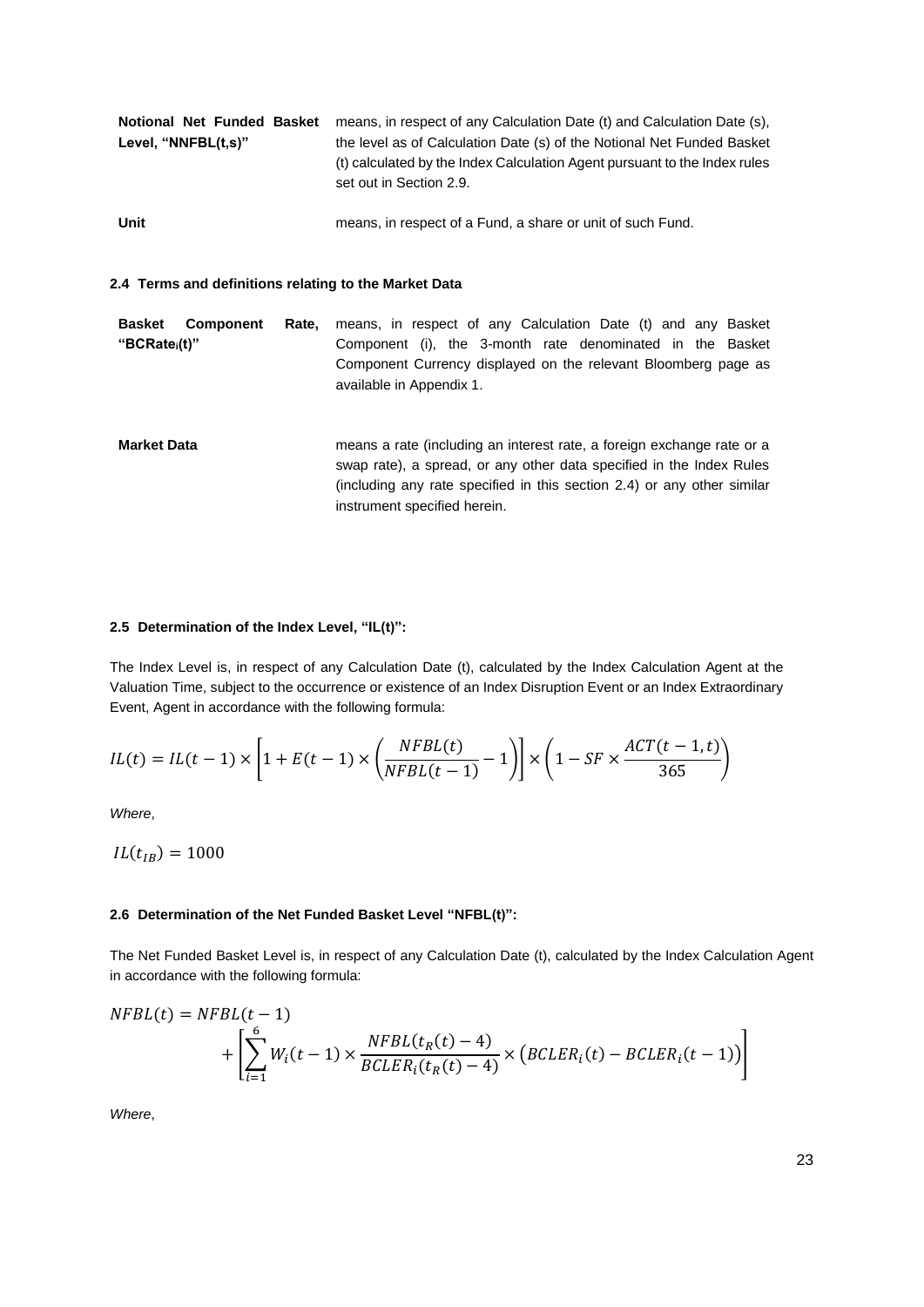$NFBL(t_{IB}) = 1000$ 

#### **2.7 Determination of the Basket Component Level ER, "BCLERi(t)":**

For any Calculation Date (t) and any Basket Component (i), the Basket Component Level Excess Return is calculated by the Index Calculation Agent in accordance with the following formula:

$$
BCLER_i(t) = BCLER_i(t-1)
$$
  
 
$$
\times \left[1 + \left(\frac{BCL_i(t) + Div_i(t)}{BCL_i(t-1)} - 1 - (BCRate_i(t-1)) \times \frac{Act(t-1,t)}{360}\right)\right]
$$

*Where,*

 $BCLER_i(t_{CB}) = 1000$ 

#### **2.8 Determination of the Historical Volatility "HV(t)":**

The Historical Volatility of the Notional Underlying Basket is, in respect of any Calculation Date (t), calculated by the Index Calculation Agent in accordance with the following formula:

$$
HV(t) = \sqrt{\frac{1}{50} \times \sum_{k=0}^{49} \left( \frac{365}{ACT(t-k-3,t-k)} \times ln \left( \frac{NNFBL(t,t-k)}{NNFBL(t,t-k-3)} \right)^2 \right)}
$$

*Where*,

"ln" means the logarithm to the base e

#### **2.9 Determination of the Notional Net Funded Basket Level "NNFBL(t,t-k)":**

The Notional Underlying Basket Level NNFBL(t,t-k) is calculated by the Index Calculation Agent on every Calculation Date in accordance with the following formula:

For any k>0:

$$
NNFBL(t, t - k) = NNFBL(t, t - k - 1) \times \left[ \sum_{i=1}^{6} TW_i(t - 2) \times \frac{BCLER_i(t - k)}{BCLER_i(t - k - 1)} \right]
$$

*With*,

 $NNFBL(t, t) = 1000$ 

#### **2.10 Determination of the Index Historical Volatility "IHV(t)":**

The Index Historical Volatility is, in respect of Calculation Date (t), calculated by the Index Calculation Agent in accordance with the following formula: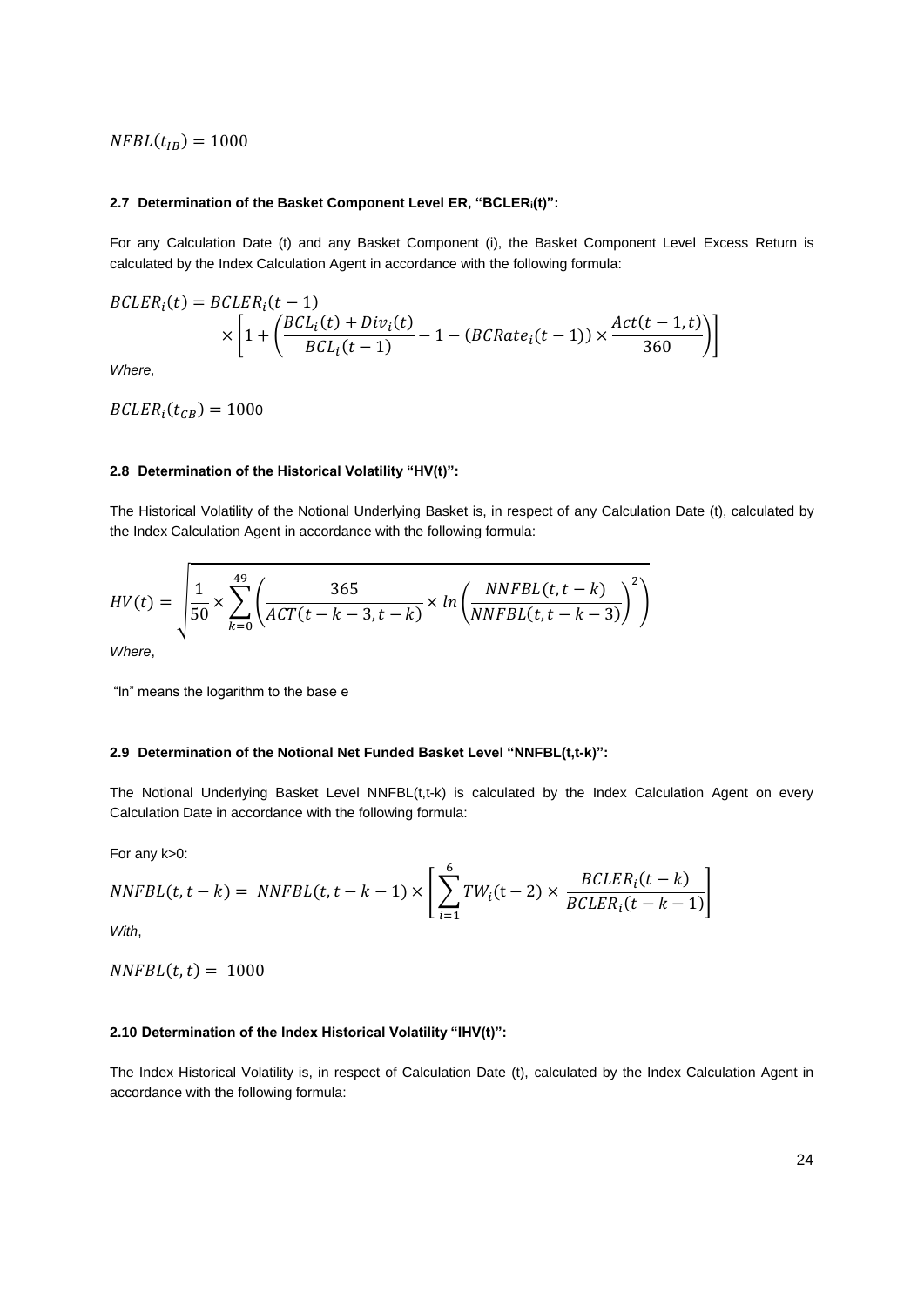For any Calculation Date  $t \ge t_{IB}+3$ :

$$
IHV(t) = \sqrt{\frac{1}{\alpha(t) - 2} \times \sum_{k=0}^{\alpha(t) - 3} \left( \frac{365}{ACT(t - k - 3, t - k)} \times \ln \left( \frac{IL(t - k)}{IL(t - k - 3)} \right)^2 \right)}
$$

*Where*,

"ln" means the logarithm to the base e, and

 $α(t) = Min[N(t_{IB},t);126]$ 

## **2.11 Determination of the Volatility Adjustment Factor "VAF(t)":**

The Volatility Adjustment Factor is, in respect of Calculation Date (t), calculated by the Index Calculation Agent in accordance with the following formula:

a) For any Calculation Date  $t \ge t_{IB}+3$ :

$$
VAF(t) = Min \left[ 120\% ; Max \left[ 80\%; \sqrt{Max \left[ 1 + \frac{\alpha(t)}{126} \times \left( 1 - \left( \frac{IHV(t)}{TV} \right)^2 \right); 0 \right]} \right] \right]
$$

*Where*,

 $\alpha(t) = \text{Min}[\text{N}(t_{IB}, t) ; 126]$ 

b) For any Calculation Date on or before the second Calculation Date following the Index Base Date (t≤t<sub>IB+2</sub>):

$$
VAF(t)=1
$$

## **2.12 Determination of the Exposure "E(t)":**

The Exposure is, in respect of Calculation Date (t), calculated by the Index Calculation Agent in accordance with the following formula:

$$
E(t) = MIN\left[\frac{TV}{HV(t-2)} \times VAF(t-2); 125\% \right]
$$

#### **2.13 Determination of the Basket Component Weight "Wi(t)":**

For any Calculation Date (t) and any Basket Component (i), the Basket Component Weight is calculated by the Index Calculation Agent in accordance with the following formula:

If  $t_{RR}(t) \leq t < t_{RR}(t)+4$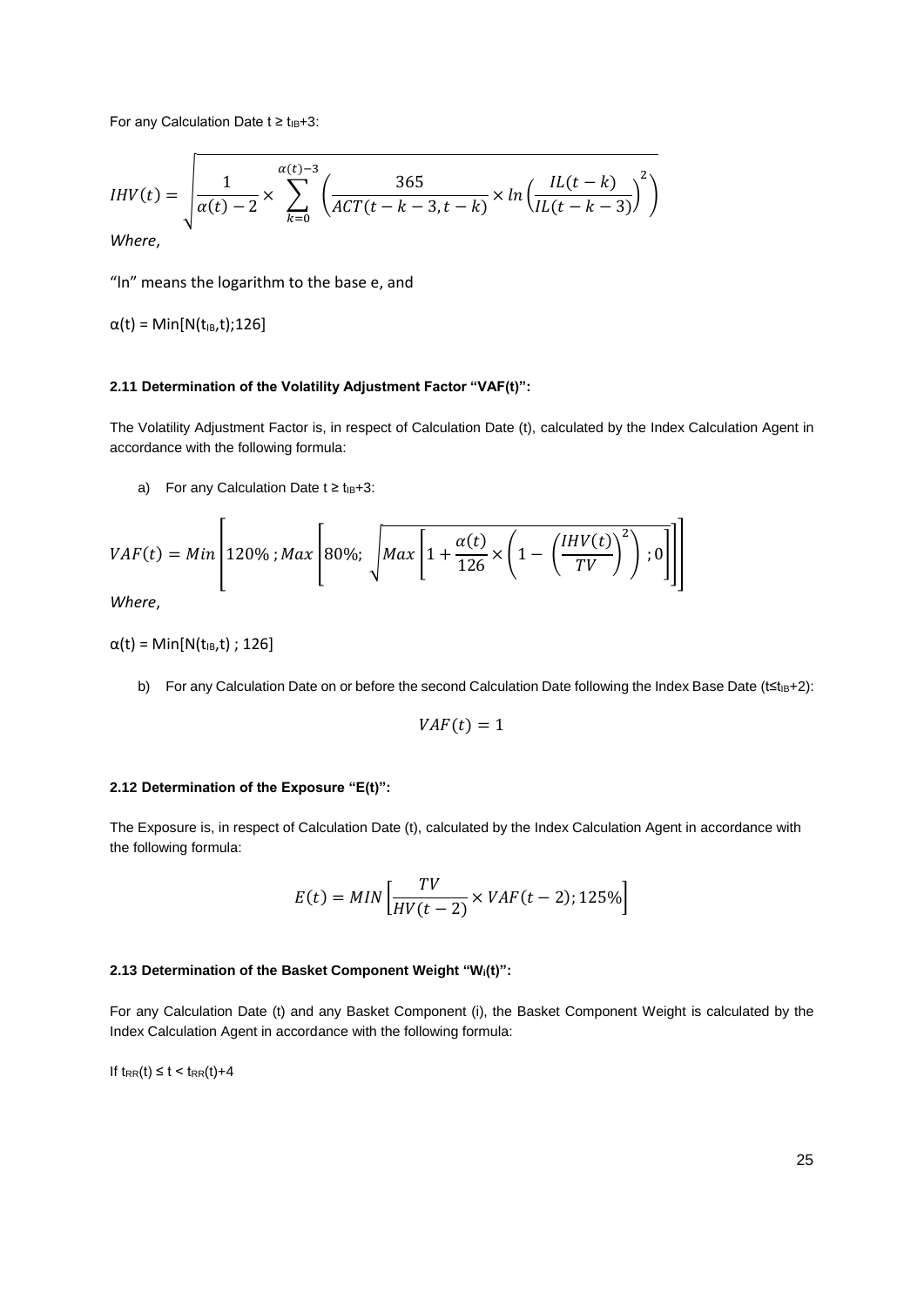$$
W_i(t) = W_i(t-1) + \frac{TW_i(t_{Rev}(t)) - W_i(t_{Rev}(t) - 1)}{4}
$$

**Otherwise** 

$$
W_i(t) = W_i(t-1)
$$

For any Calculation Date prior to the Index Base Date, the Basket Component Weight is calculated by the Index Calculation Agent in accordance with the following formula:

$$
W_i(t)=0
$$

## **2.14 Determination of the Basket Component Target Weight, "TWi(t)":**

The Basket Component Target Weights are, in respect of Calculation Date (t), calculated according to the following methodology:

#### *2.14.1. Determination of the Volatility Indicator*

The Volatility Indicator is calculated by the Index Calculation Agent on the Review Date using the returns for each Basket Component (i) in accordance with the following formula:

$$
I(i,t) = \frac{\sigma_{ref,i}(t)}{\sigma_i(t)}
$$

Such that:

$$
\sigma_{ref,i}(t) = \sqrt{\frac{1}{\beta(t) - 2} \times \sum_{k=0}^{\beta(t) - 3} \left( \frac{365}{ACT(t - k - 3, t - k)} \times \ln \left( \frac{BCLER_i(t - k)}{BCLER_i(t - k - 3)} \right)^2} \right)}
$$

$$
\sigma_i(t) = \sqrt{\frac{1}{48} \times \sum_{k=0}^{47} \left( \frac{365}{ACT(t-k-3,t-k)} \times \ln \left( \frac{BCLER_i(t-k)}{BCLER_i(t-k-3)} \right)^2 \right)}
$$

*Where*,

"ln" means the logarithm to the base e, and

 $β(t) = Min[N(t_{CB}, t) ; 750]$ 

#### *2.14.2. Determination of the Basket Components Target Weight*

For any Calculation Date (t) and any Basket Component (i), the Basket Component Target Weight is calculated by the Index Calculation Agent in accordance to the Basket Component's Volatility Indicator. The higher the Volatility Indicator's value, the higher the rank. We then attribute the Target Weight using the following formula:

If  $t = t_{ren}(t)$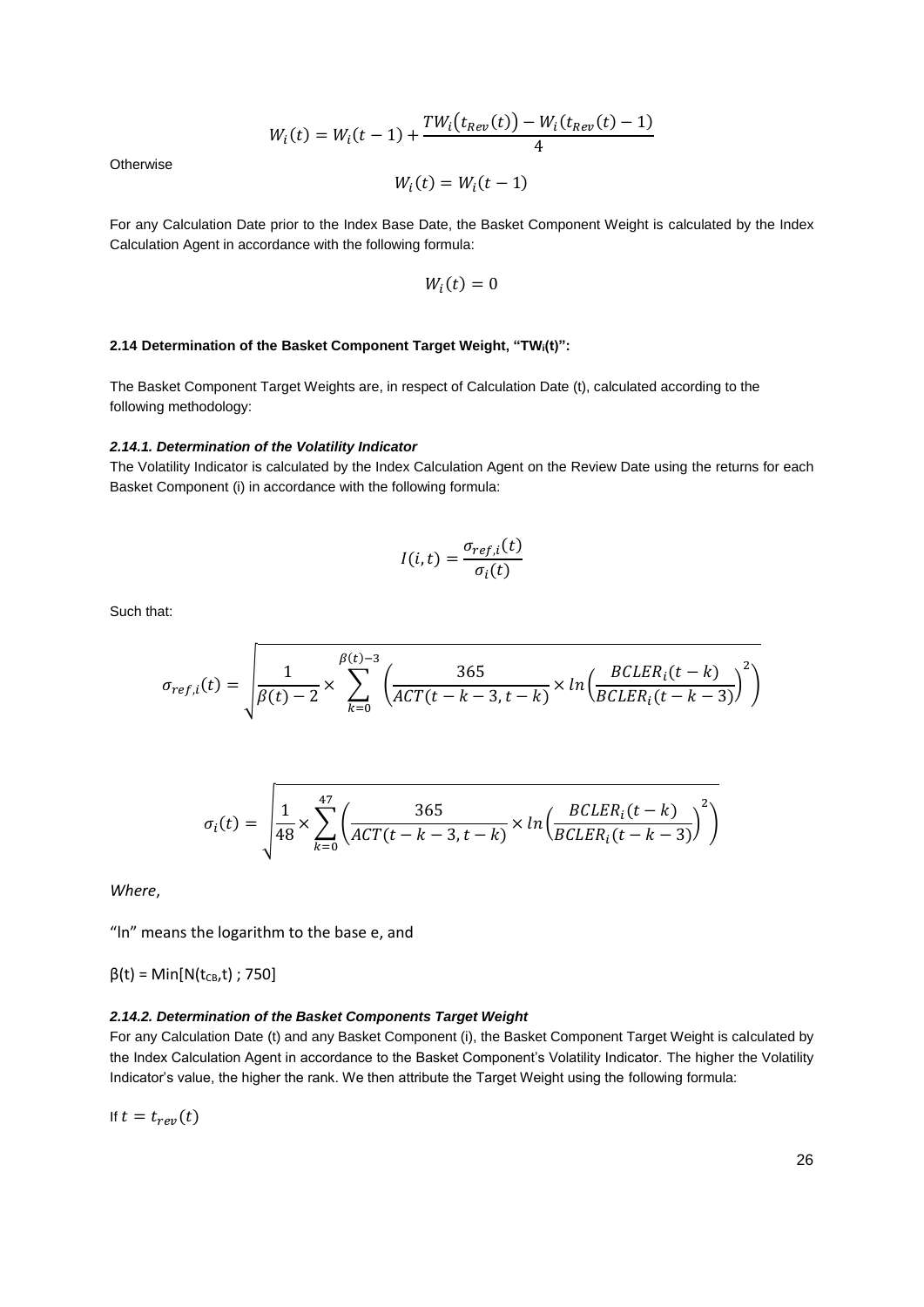$$
TW_i(t_{rev}(t)) = \begin{cases} 25\% \ if \ Rank\left(I(i, t_{rev}(t))\right) \le 4\\ 0\% \ otherwise \end{cases}
$$

**Otherwise** 

$$
TW_i(t) = TW_i(t-1)
$$

Where *Rank* is the function that ranks the Volatility Indicators from the highest to the lowest value (i.e. the component with the highest Volatility Indicator gets a Rank equal to 1, the second highest a Rank equal to 2 and so on).

In case of equality between two Basket Component Volatility Indicators on any Review Date, the Basket Component with the lowest 50-day annualized realized volatility  $\sigma_i(t)$  will be selected.

## **3. Index Disruption Events**

As specified in the SGI Global Methodology.

#### **4. Index Extraordinary Events**

As specified in the SGI Global Methodology.

# **5. Disclaimers**

The "SGI Global Rotation Funds EUR Index" is calculated by COMPASS FINANCIAL TECHNOLOGIES SA. COMPASS FINANCIAL TECHNOLOGIES SA uses its best efforts to ensure that the Index is calculated correctly. Notwithstanding its obligations towards the issuer of the financial product, COMPASS FINANCIAL TECHNOLOGIES SA has no obligation to point out errors in the Index to third parties including without limitation to investors and/or financial intermediaries. The calculation, the publication and the dissemination of the Index by COMPASS FINANCIAL TECHNOLOGIES SA does not constitute a recommendation by COMPASS FINANCIAL TECHNOLOGIES SA to invest capital in the financial product nor does it in any way represent an assurance or opinion of COMPASS FINANCIAL TECHNOLOGIES SA with regard to any investment therein. Purchasers of the financial product are made aware, and accept, that index calculations are based on large quantities of data provided by third parties and are thus susceptible to errors, interruptions and delays. This may result in errors, interruptions and delays in the Index which may have impact on the financial product.

The SGI Global Rotation Funds EUR Index (the "**Index**") has been developed by, and is proprietary to, Société Générale ("**SG**") and no third party shall have any proprietary interest herein except as may be expressly granted by SG. COMPASS FINANCIAL TECHNOLOGIES SA acknowledges that the ownership and all intellectual property rights in respect of the name of the Index (and index rules such as, but not limited to, calculation methods) are and shall remain the exclusive property of SG.

SG DOES NOT GUARANTEE THE ACCURACY AND/OR THE COMPLETENESS OF THE INDEX OR ANY DATA INCLUDED THEREIN AND SHALL HAVE NO LIABILITY FOR ANY ERROR OR OMISSION THEREIN AND/OR ANY INTERRUPTION IN THE CALCULATION AND/OR DISSEMINATION THEREOF. SG MAKES NO WARRANTY, EXPRESS OR IMPLIED, AS TO RESULTS TO BE OBTAINED BY ANY OTHER PERSON OR ENTITY FROM THE USE OF THE INDEX RULES OR ANY DATA INCLUDED THEREIN. SG MAKES NO EXPRESS OR IMPLIED WARRANTIES, AND EXPRESSLY DISCLAIMS ALL WARRANTIES OF MERCHANTABILITY OR FITNESS FOR A PARTICULAR PURPOSE OR USE WITH RESPECT TO THESE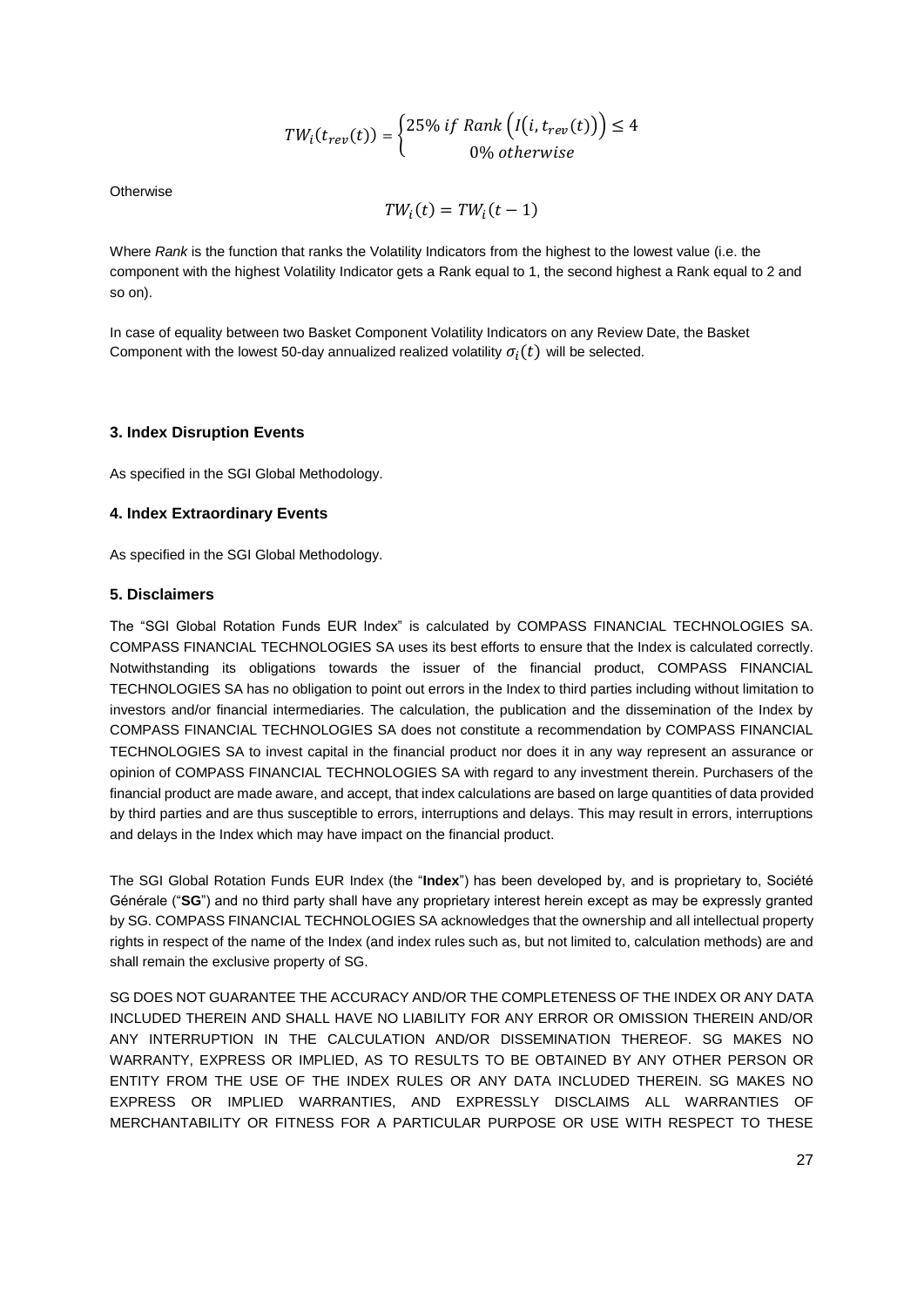INDEX RULES OR ANY DATA INCLUDED THEREIN. WITHOUT LIMITING ANY OF THE FOREGOING, IN NO EVENT SHALL SG HAVE ANY LIABILITY FOR ANY SPECIAL, PUNITIVE, INDIRECT, OR CONSEQUENTIAL DAMAGES OR LOST PROFITS, EVEN IF NOTIFIED OF THE POSSIBILITY OF SUCH DAMAGES.